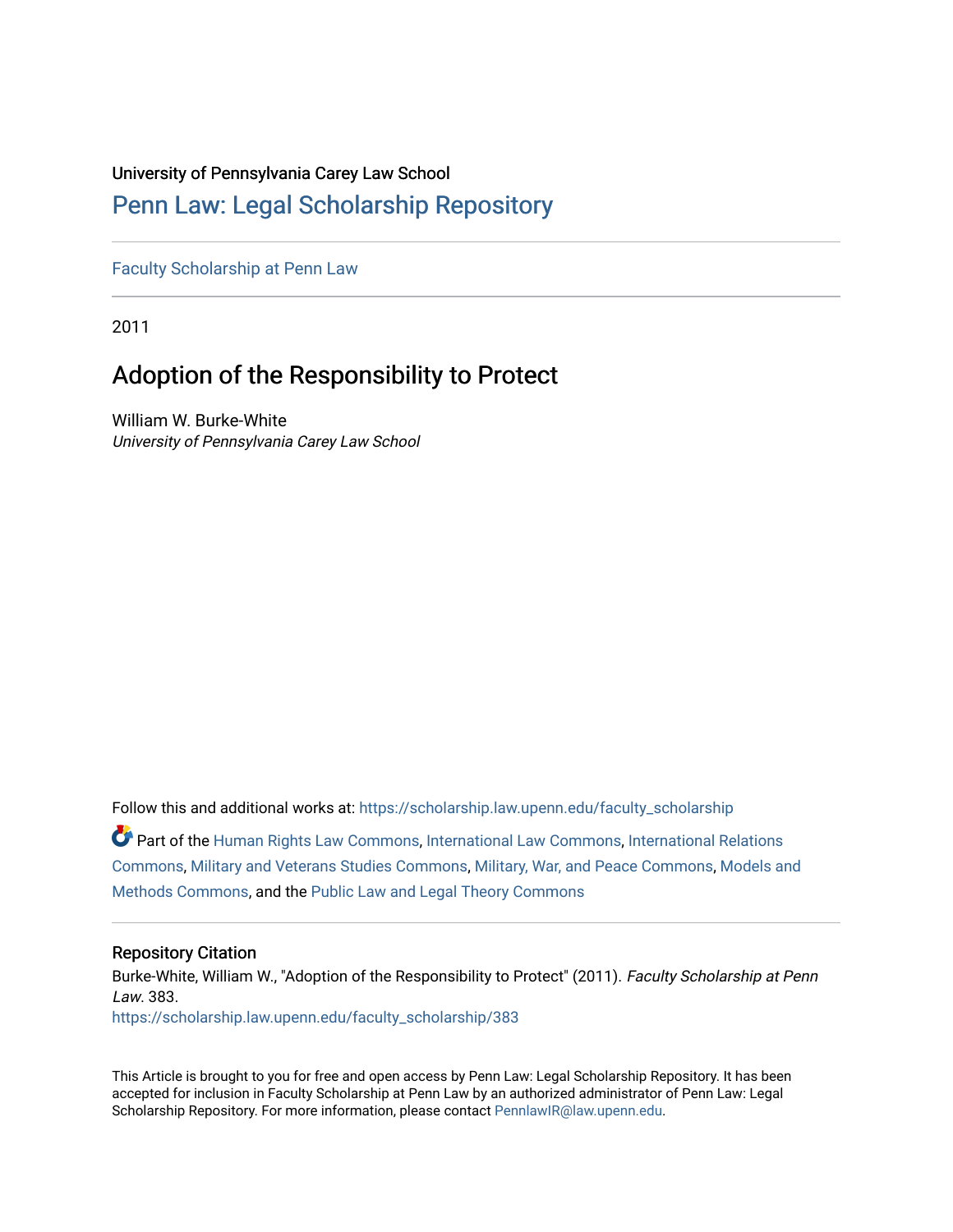## Adoption of the Responsibility to Protect

## By William W. Burke-White\*

Understandings of state sovereignty have changed fundamentally, as outlined in the previous chapter, giving rise to and being shaped by the development of the Responsibility to Protect. RtoP is a powerful analytic construct and an emerging norm of international conduct around which actors' expectations and state behavior are beginning to conform. Although the Responsibility to Protect has not yet emerged as binding international law, it is well grounded in existing international law and shaping international discourse on sovereignty, atrocity prevention, and international intervention. This chapter examines the processes of adoption and development of the Responsibility to Protect, arguing that while not yet an independent rule of international law, the RtoP has significant normative power and potential political impact. Yet both the processes of its adoption and the imprecision of its substantive content have limited RtoP's transformation from norm to law.

The process of the adoption of RtoP also suggests that debates about the norm's legal status may be overdrawn. Advocates of RtoP often overstate that status in an effort to advance the sense of legal obligation. In contrast, this chapter suggests that by embracing the normative, rather than legal, status of RtoP to date, the process of legal development will be more effective and ultimately better serve underlying objectives of human security. Moreover, even without legal obligation, RtoP is already having concrete impact; it has shifted understandings of state sovereignty and increased the political and moral costs of inaction in the face of atrocity. Ultimately this chapter is both an exploration of the processes of development of the Responsibility to Protect, and a call for prudence in its legal codification.

This chapter proceeds as follows. First, it examines the initial articulation of the Responsibility to Protect in the 2001 Report of the International Commission on Intervention and State Sovereignty. Thereafter it considers the adoption of the Responsibility to Protect by the United Nations General Assembly during the 2005 World Summit. Next, it turns to the reaffirmation of

 <sup>\*</sup> Deputy Dean and Professor of Law, University of Pennsylvania Law School. The author is grateful to Amara Levy-Moore and Robert Cooper for research assistance and to Jared Genser for comments and critiques.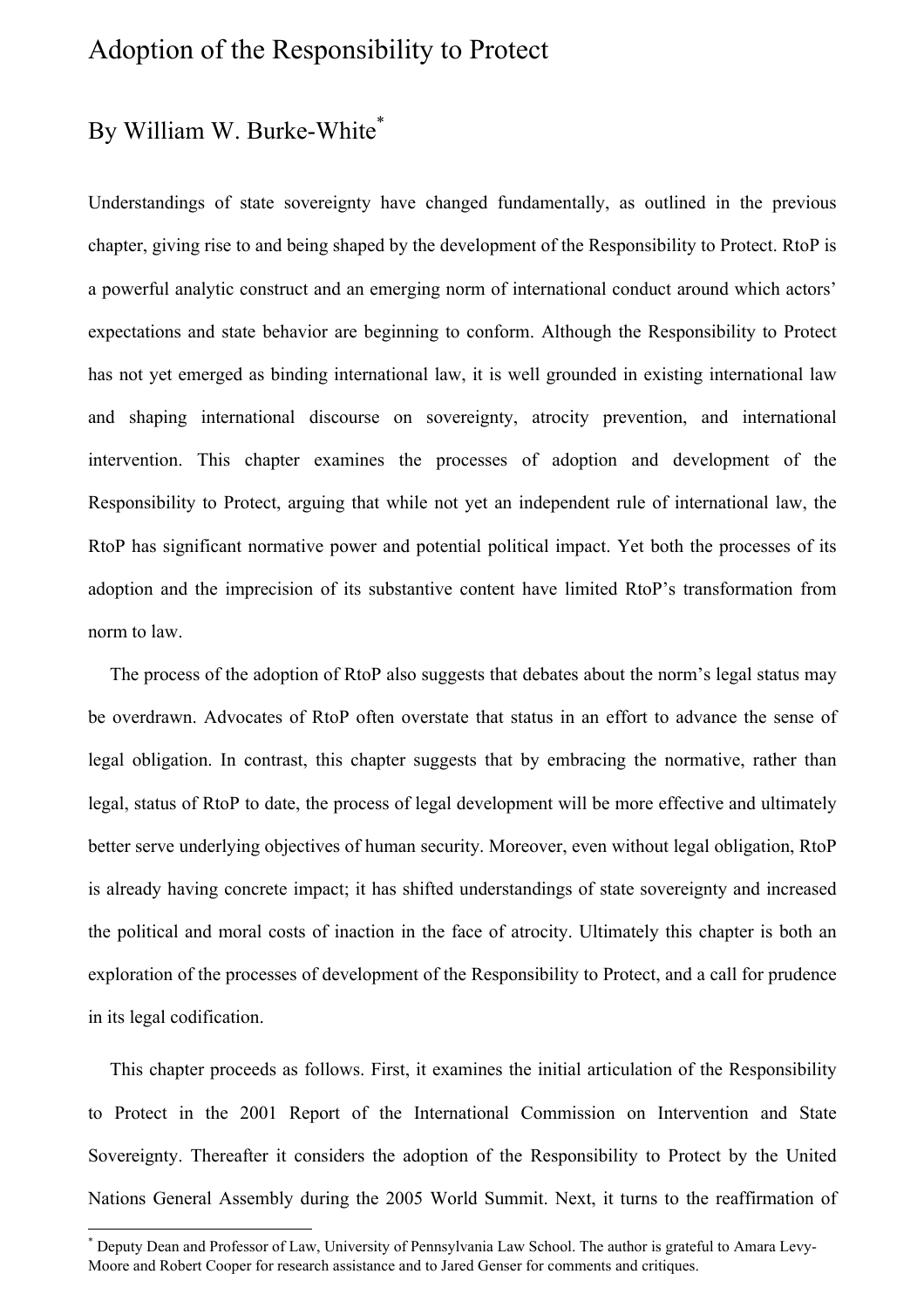RtoP by the Security Council in 2006 and the 2009 General Assembly debates on the topic. The chapter concludes by arguing that the while RtoP remains a non-legally binding norm, human security is best served through gradual development rather than immediate legal codification.

## I. The Origins of the Responsibility to Protect

The early origins of the Responsibility to Protect can be traced back to the international community's failures to respond to the genocide in Rwanda and, later, to prevent atrocities in Bosnia and Kosovo. As the consequences of those failures became apparent, thinking about the nature of sovereignty and the duties of states began to shift in both academic and policy communities. In a Security Council statement in 1992, then UN Secretary-General Boutros Boutros-Ghali recognized the interdependence of the international system, whereby domestic atrocity anywhere could have systematic impact everywhere:

Civil wars are no longer civil, and the carnage they inflict will no longer let the world remain indifferent. The narrow nationalism that would oppose or disregard the norms of a stable international order and the micro-nationalism that resists healthy economic or political integration can disrupt a peaceful global existence. Nations are too interdependent and national frontiers are too porous and transnational realities . . . too dangerous to permit egocentric isolationism.<sup>1</sup>

Soon thereafter, Francis Deng built on this interconnectivity, by reframing the concept of sovereignty as responsibility rather than right<sup>2</sup> such that along with the benefits that attach to sovereignty, states should be seen as bearing responsibilities toward their own citizens and the international community. As outlined in the previous chapter, Deng sought to shift understanding of sovereignty from the classic Westphalian model—according to which the sovereign enjoyed exclusive power over his or her territory and had an absolute right to exclude others from entering onto that territory<sup>3</sup>—toward a framing of sovereignty founded on both rights and responsibilities.<sup>4</sup>

 $\frac{1}{1}$  UN Security Council, *Security Council Summit Statement Concerning the Council's Responsibility in the Maintenance of International Peace and Security*, UN Doc S/23500, Jan. 31, 1992, at 8–10.

<sup>&</sup>lt;sup>2</sup> FRANCIS M. DENG, et al., SOVEREIGNTY AS RESPONSIBILITY: CONFLICT MANAGEMENT IN AFRICA (Brookings Institution Press 1996).

<sup>3</sup> Schooner Exchange v. McFaddon, 11 US (7 Cranch) 116, 135 (1812).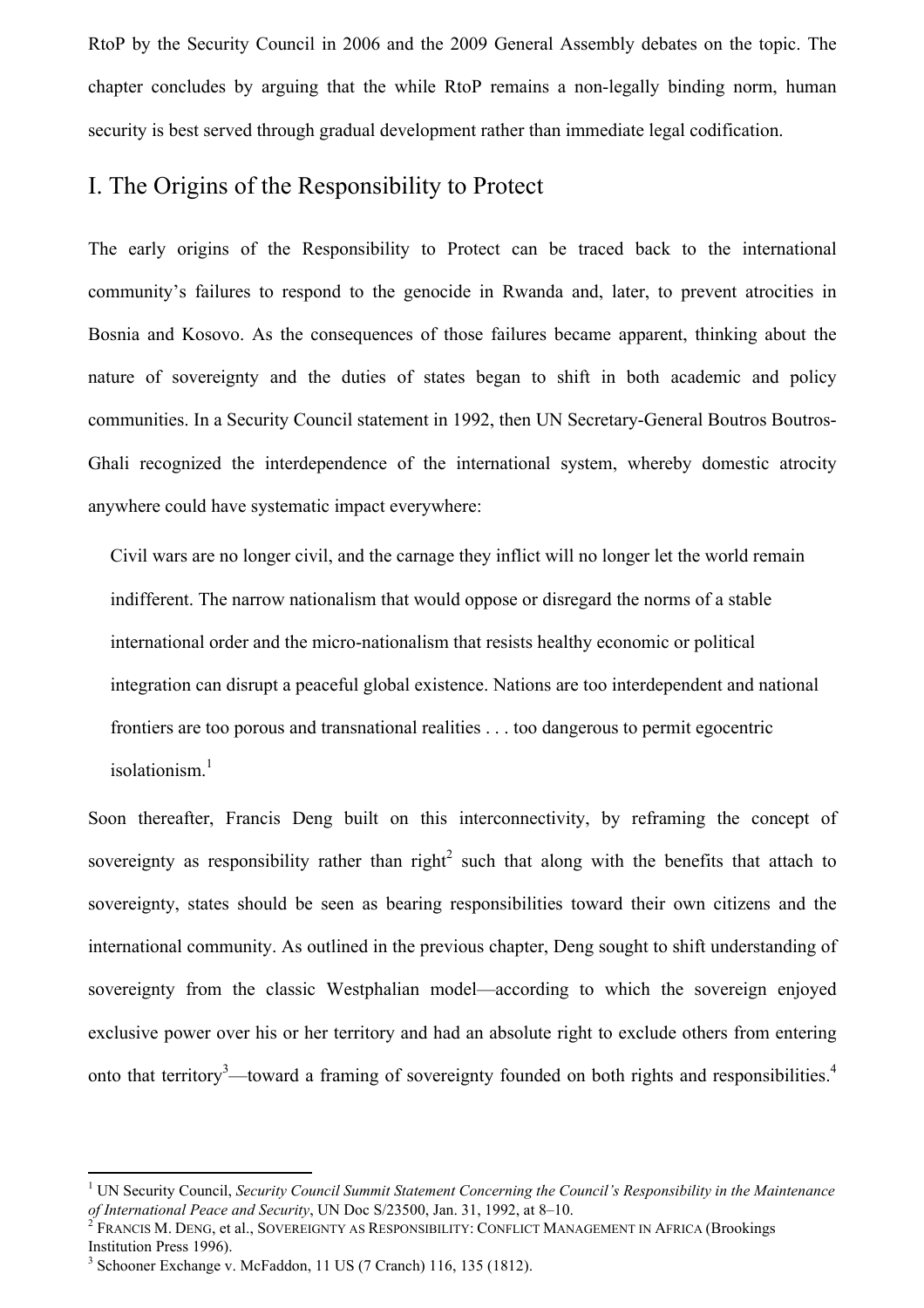This shift in analytic framing uprooted a nearly 400-year tradition of sovereignty as exclusive authority and laid the groundwork for the Responsibility to Protect.

Deng's efforts were academic and, while his writings did lead to broader developments in the academic literature, it was not until 2001 that changing notions of sovereignty entered the political space through the report of the International Commission on Intervention and State Sovereignty (ICISS). The Commission, convened by Canadian Prime Minister Jean Chrétien at the UN Millennium Assembly in September 2000, sought to build an "international consensus on how to respond in the face of massive violations of human rights and humanitarian law."<sup>5</sup> The Commission's Report, issued in December 2001, reframed the debate surrounding humanitarian intervention by setting forth the concept of the Responsibility to Protect as an alternative to humanitarian intervention discourse.

The report begins with the proposition that "sovereignty implies responsibility, and the primary responsibility for the protection of its people lies with the state itself."<sup>6</sup> This basic proposition is followed by a second—that "[w]here a population is suffering serious harm, as a result of internal war, insurgency, repression, or state failure, and the state in question is unwilling or unable to halt or avert it, the principle of non-intervention yields to the international responsibility to protect."

The first proposition is inherent in the traditional concept of sovereignty, though the Commission frames it in a more forward-leaning way. Stephen Krasner defines domestic sovereignty as "the formal organization of political authority within the state and the ability of public authorities to exercise effective control within the borders of their own polity."<sup>8</sup> The corollary to that effective control of a polity is the primary responsibility of the state for its people. While, of course, traditional sovereignty would not impose the ends to which that responsibility and authority is exercised—allowing, for example, torture as well as protection—the ICISS Report argues that

 <sup>4</sup> *See Id*. *But see* STEPHEN D. KRASNER, SOVEREIGNTY: ORGANIZED HYPOCRISY (Princeton University Press 1999). *See also* ABRAM CHAYES & ANTONIA HANDLER CHAYES, THE NEW SOVEREIGNTY: COMPLIANCE WITH INTERNATIONAL REGULATORY AGREEMENTS (Harvard University Press 1998).

<sup>5</sup> INTERNATIONAL COMMISSION ON INTERVENTION AND STATE SOVEREIGNTY (ICISS), THE RESPONSIBILITY TO PROTECT: REPORT OF THE INTERNATIONAL COMMISSION ON INTERVENTION AND STATE SOVEREIGNTY (International Development Research Centre 2001), *available at* http://www.iciss.ca/report-en.asp [hereinafter ICISS REPORT]. <sup>6</sup> *Id*., at XI.

<sup>7</sup> *Id*., at XI.

<sup>8</sup> KRASNER, *supra* note 3, at 4.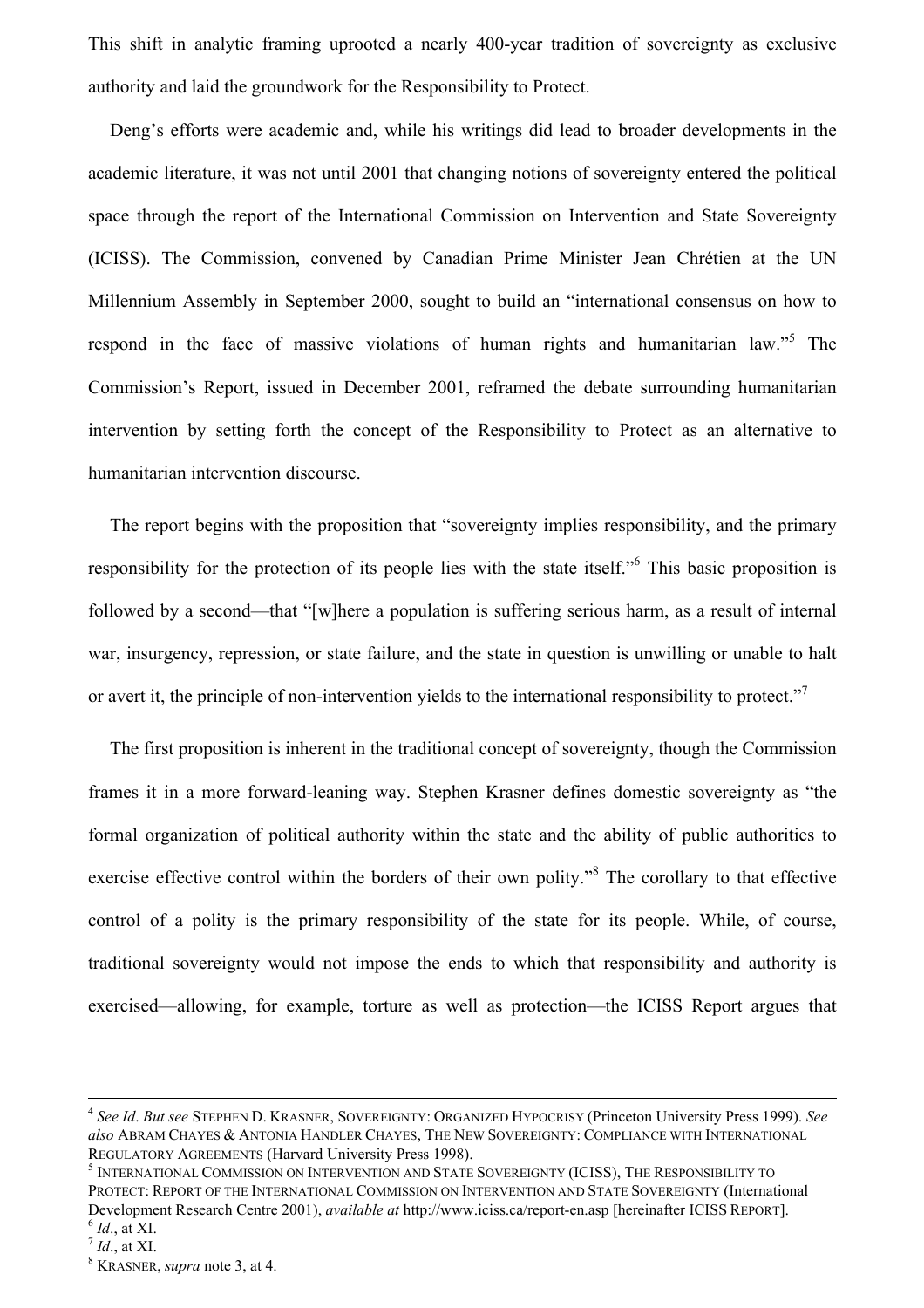sovereignty must be exercised consistent with fundamental rules of international law prohibiting genocide, war crimes, and crimes against humanity.

The second proposition of the ICISS Report—namely that where a population is suffering and the state that has the primary responsibility to act fails to do so, the obligation to protect the polity passes from the territorial state to the international community—is a radical departure from traditional sovereignty, yet grounded in the transformations outlined in the previous chapter. In short, the Commission asserts that sovereignty is not absolute and can yield to other norms of international conduct. This shift essentially posits that human security can trump sovereign authority, allowing international action where the territorial state's exercise of sovereignty conflicts with its responsibility toward its people.

After laying out these basic principles, the ICISS Report establishes the ends toward which a state's exercise of sovereignty ought to be exercised and the circumstances within which the exclusive sovereignty of the territorial state gives way to the responsibility of the international community. The report also shifts existing debates by moving beyond the criteria for humanitarian intervention—a tired and often thorny debate to which moral or legal answers remain elusive. Instead the report speaks of a "responsibility to prevent" mass atrocities, such as genocide, war crimes, and crimes against humanity, for which the territorial state has the initial duty but the international community also holds a subsidiary responsibility. The report then turns to what it terms a "responsibility to react," namely that "When preventive measures fail to resolve or contain the situation and when a state is unable or unwilling to redress the situation, then interventionary measures by other members of the broader community of states may be required."<sup>9</sup> Such measures may take a variety of forms, up to and including the use of military force. Finally, the report articulates a "responsibility to rebuild."10 In the wake of international intervention, there should be a genuine commitment to helping to build a durable peace, and promoting good governance and sustainable development.

While the report's overall goal is to establish the duty of the territorial state and the international community to prevent atrocity, it is perhaps most notable for its argument that the international

<sup>-&</sup>lt;br>9 ICISS REPORT, *supra* note 5, at 29.

<sup>10</sup> *Id*., at 39.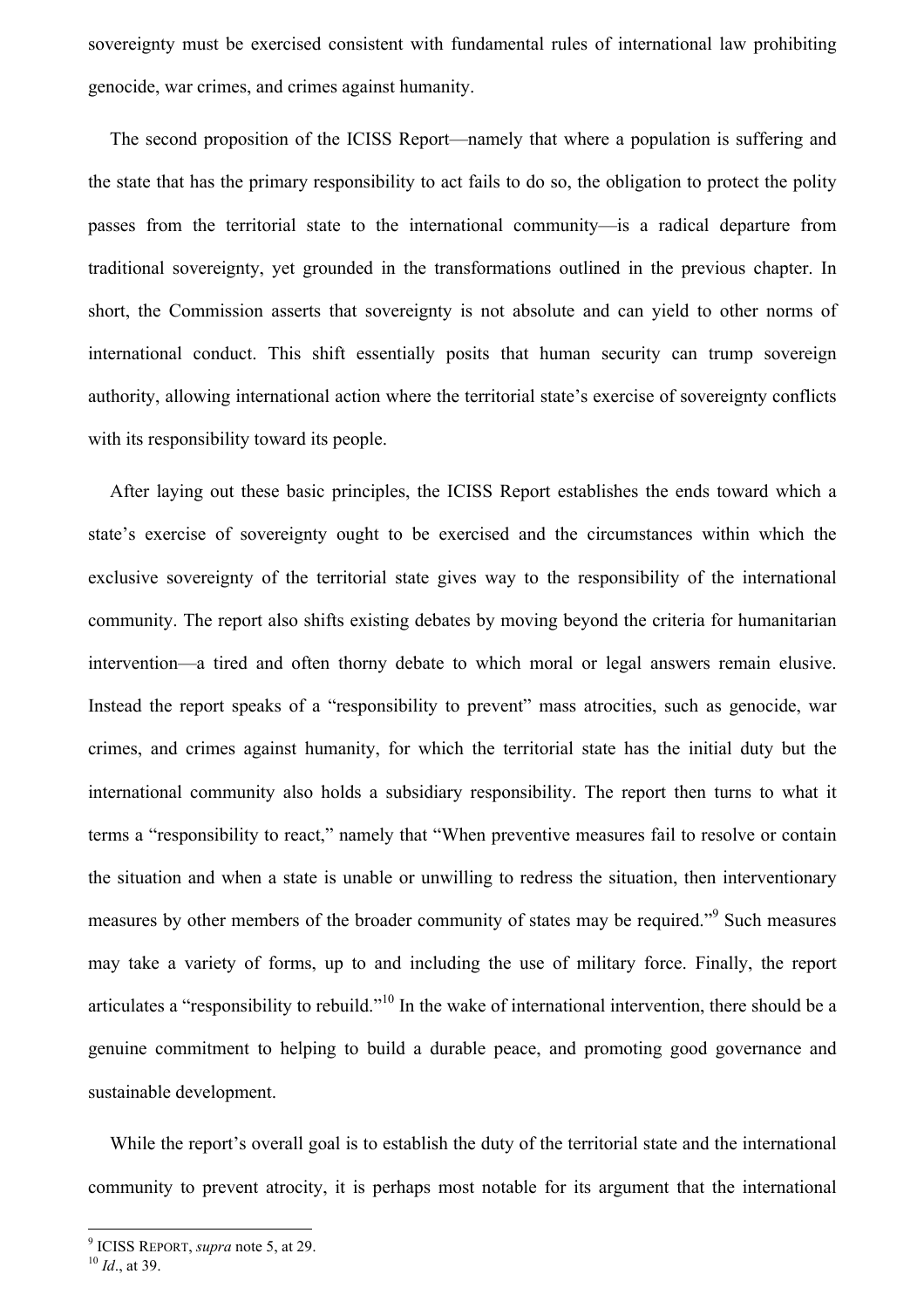community has a duty to protect where national governments fail to do so. This duty takes a number of forms, including the provision of technical assistance and capacity-building to assist national governments in exercising their primary duty to protect; building the political will and consensus to pressure unwilling national governments to protect their populations; utilizing tools of pressure such as international sanctions to force national governments to act; and, in appropriate circumstances, advocating for forcible international intervention to prevent or halt mass atrocities. The report thereby articulates a deep and escalating set of international obligations to protect, but clearly recognizes that those international obligations are secondary to the territorial state's primary duties.

Perhaps the most controversial element of RtoP as outlined in the report is a discussion of the legal authorities under which collective intervention is justified. The report's discussion of authority for intervention starts from the basic rule of international law that intervention should be authorized by the United Nations Security Council, consistent with Articles 2(4) and 42 of the UN Charter. Yet the report also asserts that the Security Council has a responsibility to act in the face of mass atrocity and must not abdicate that responsibility for political expediency or internal division.<sup>11</sup> More drastically, the report's assessment of the legal authority for intervention suggests that, where the Security Council fails to act, the General Assembly has residual authorities to act under the "Uniting for Peace" process.12 The report is careful to note that the "General Assembly lacks the power to direct that action be taken, [but that] a decision by the General Assembly in favour of action . . . would provide a high degree of legitimacy for an intervention which subsequently took place, and encourage the Security Council to rethink its position."13 The report goes on to recognize that regional organizations may also have legal authority for collective intervention. The discussion of legal authority for intervention concludes with an argument that, should the Security Council fail to act in cases of serious atrocity, its own effectiveness and legitimacy could be undermined.<sup>14</sup> Departing from traditional international law, the report suggests alternative sources of legal authorization for international intervention beyond Article 42 of the UN Charter.

 $\frac{11}{11}$ *Id.*, at 50.

 $^{12}$  *Id.*, at 53.

<sup>13</sup> *Id*. <sup>14</sup> *Id.*, at 55.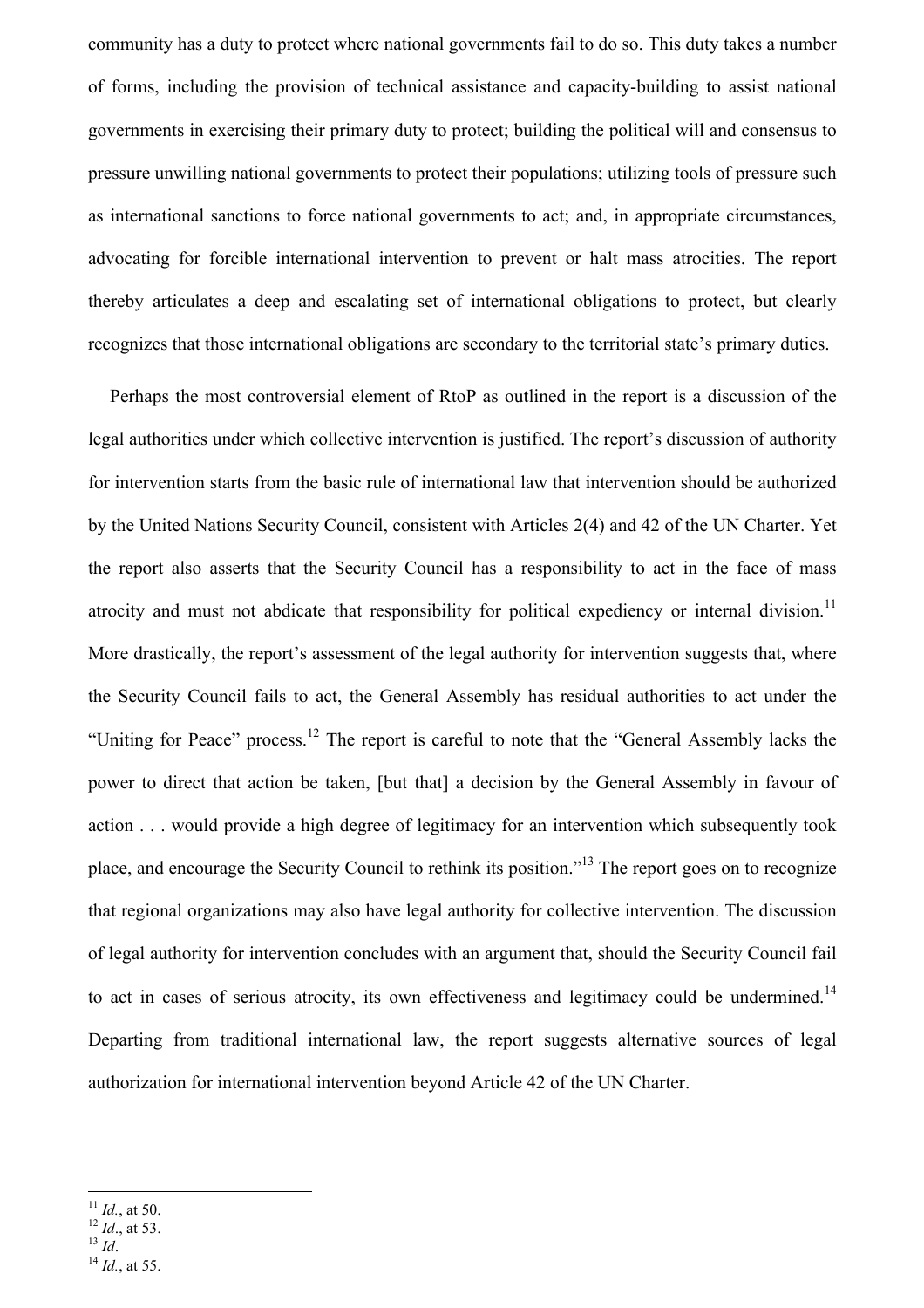Ultimately, the ICISS Report is a significant normative statement about both the transformation of sovereignty and the legal obligations of the territorial state and the international community to prevent atrocities. By introducing the concept of the Responsibility to Protect, the report fundamentally shifts existing academic and political debates from a focus on humanitarian intervention to a broader conversation about the responsibility of states to protect their own populations and of the international community to react to violations. The ICISS Report is not, however, a source of international law, nor even a statement of *opinio juris*, that backed by appropriate state practice could give rise to a rule of customary international law.<sup>15</sup> It is, instead, a politically astute and legally aware statement by a highly distinguished group of individuals.<sup>16</sup> It recognizes and embraces existing legal rules, such as the requirements to prevent war crimes, crimes against humanity, and genocide, as well as the rules governing intervention included in the UN Charter.<sup>17</sup> Yet it also questions the adequacy of those rules.

## II. The World Summit Outcome Document

By shifting the debate from humanitarian intervention to the Responsibility to Protect, the ICISS Report created new political openings to advance the discussion of atrocity prevention and human security. The transition of the debate from the largely academic to the political space occurred remarkably quickly. By 2005, the Responsibility to Protect was on the agenda of the World Summit, one of the largest gatherings of heads of government in history.<sup>18</sup> Over 170 heads of government participated in the discussions from September 14–16, 2005, leading to the World

<sup>&</sup>lt;sup>15</sup> ICJ Statute Art. 38.

<sup>&</sup>lt;sup>16</sup> ICISS REPORT, *supra* note 5, at III. The Commission was co-chaired by Gareth Evans and Mohamed Sahnoun, and its members were Gisèle Côté-Harper, Lee Hamilton, Michael Ignatieff, Vladimir Lukin, Klaus Naumann, Cyril Ramaphosa, Fidel Ramos, Cornelio Sommaruga, Eduardo Stein, and Ramesh Thakur.

<sup>&</sup>lt;sup>17</sup> Convention for the Amelioration of the Condition of the Wounded and Sick in Armed Forces in the Field [hereinafter First Geneva Convention], Aug. 12, 1949, 75 U.N.T.S. 31; Convention for the Amelioration of the Condition of the Wounded, Sick, and Shipwrecked Members of Armed Forces at Sea [hereinafter Second Geneva Convention], Aug. 12, 1949, 75 U.N.T.S. 85; Geneva Convention Relative to the Treatment of Prisoners of War [hereinafter Third Geneva Convention], Aug. 12, 1949, 75 U.N.T.S. 135; Convention Relative to the Protection of Civilian Persons in Time of War [hereinafter Fourth Geneva Convention], Aug. 12, 1949, 75 U.N.T.S. 287; Protocol Additional to the Geneva Conventions of 12 August 1949, and relating to the Protection of Victims of International Armed Conflicts [hereinafter Protocol I], Jun. 8, 1977, 1125 U.N.T.S. 3; Protocol Additional to the Geneva Conventions of Aug. 12, 1949, and relating to the Protection of Victims of Non-International Armed Conflicts [hereinafter Protocol II], Jun. 8, 1977, 1125 U.N.T.S. 609; Protocol additional to the Geneva Conventions of 12 August 1949, and relating to the Adoption of an Additional Distinctive Emblem [hereinafter Protocol III], Dec. 8, 2005 [hereinafter Geneva Conventions]; Convention on the Prevention and Punishment of the Crime of Genocide, Dec. 9, 1948, 78 U.N.T.S. 277 [hereinafter Genocide Convention]; Guénaël Mettraux, *Crimes Against Humanity in the Jurisprudence of the International Criminal Tribunals for the Former Yugoslavia and for Rwanda*, 43 HARV. INT'L L.J. 1, 237 (2002).

 $\frac{18}{18}$  UNITED NATIONS DEPARTMENT OF PUBLIC INFORMATION, UN SUMMIT TAKES ON TOUGH GLOBAL ISSUES (2005), *available at* http://www.un.org/summit2005/press\_release\_global.pdf.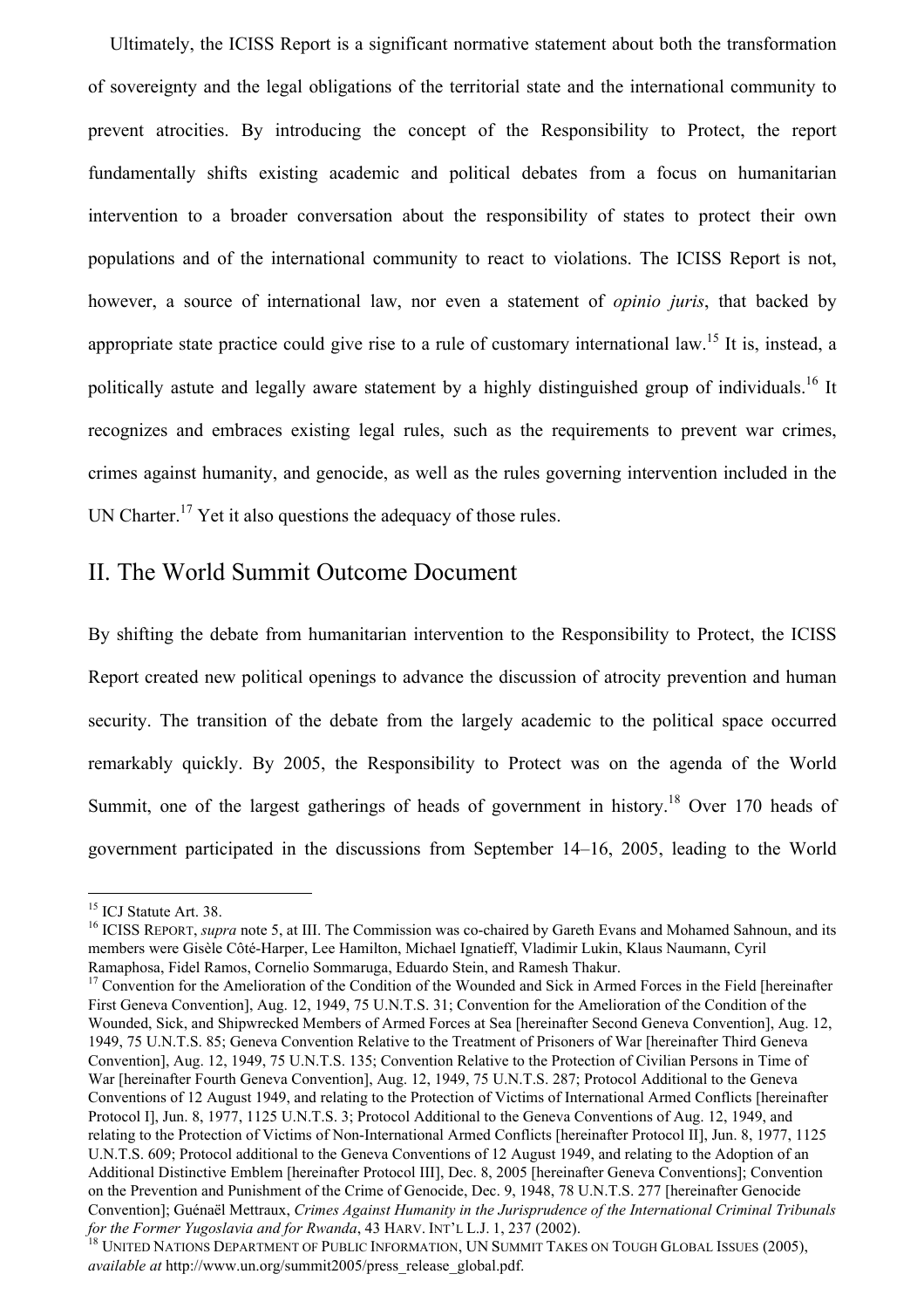Summit Outcome Document, which was formally adopted by the General Assembly in Resolution  $60/1$  (2005).<sup>19</sup>

In paragraphs 138–140 of the World Summit Outcome Document, heads of government and the General Assembly affirm the "responsibility to protect . . . populations from genocide, war crimes, ethnic cleansing and crimes against humanity."20 The text of those paragraphs provides the operative basis for the Responsibility to Protect:

138. Each individual State has the responsibility to protect its populations from genocide, war crimes, ethnic cleansing, and crimes against humanity. This responsibility entails the prevention of such crimes, including their incitement, through appropriate and necessary means. We accept that responsibility and will act in accordance with it. The international community should, as appropriate, encourage and help States to exercise this responsibility and support the United Nations in establishing an early warning capability.

139. The international community, through the United Nations, also has the responsibility to use appropriate diplomatic, humanitarian and other peaceful means, in accordance with Chapters VI and VIII of the Charter, to help to protect populations from genocide, war crimes, ethnic cleansing, and crimes against humanity. In this context, we are prepared to take collective action, in a timely and decisive manner, through the Security Council, in accordance with the Charter, including Chapter VII, on a case-by-case basis and in cooperation with relevant regional organizations as appropriate, should peaceful means be inadequate and national authorities are manifestly failing to protect their populations from genocide, war crimes, ethnic cleansing, and crimes against humanity. We stress the need for the General Assembly to continue consideration of the responsibility to protect populations from genocide, war crimes, ethnic cleansing, and crimes against humanity and its implications, bearing in mind the principles of the Charter and international law. We also intend to commit ourselves, as necessary and appropriate, to helping States build capacity to protect their populations from genocide, war crimes, ethnic cleansing, and crimes against humanity and to assisting those which are under stress before crises and conflicts break out.

<sup>&</sup>lt;sup>19</sup> GA Res. 60/1, UN GAOR, 60th Sess., UN DocA/60/L.1 (Oct. 24, 2005) [hereinafter Resolution 60/1]. <sup>20</sup> *Id*. at ¶¶ 138–40.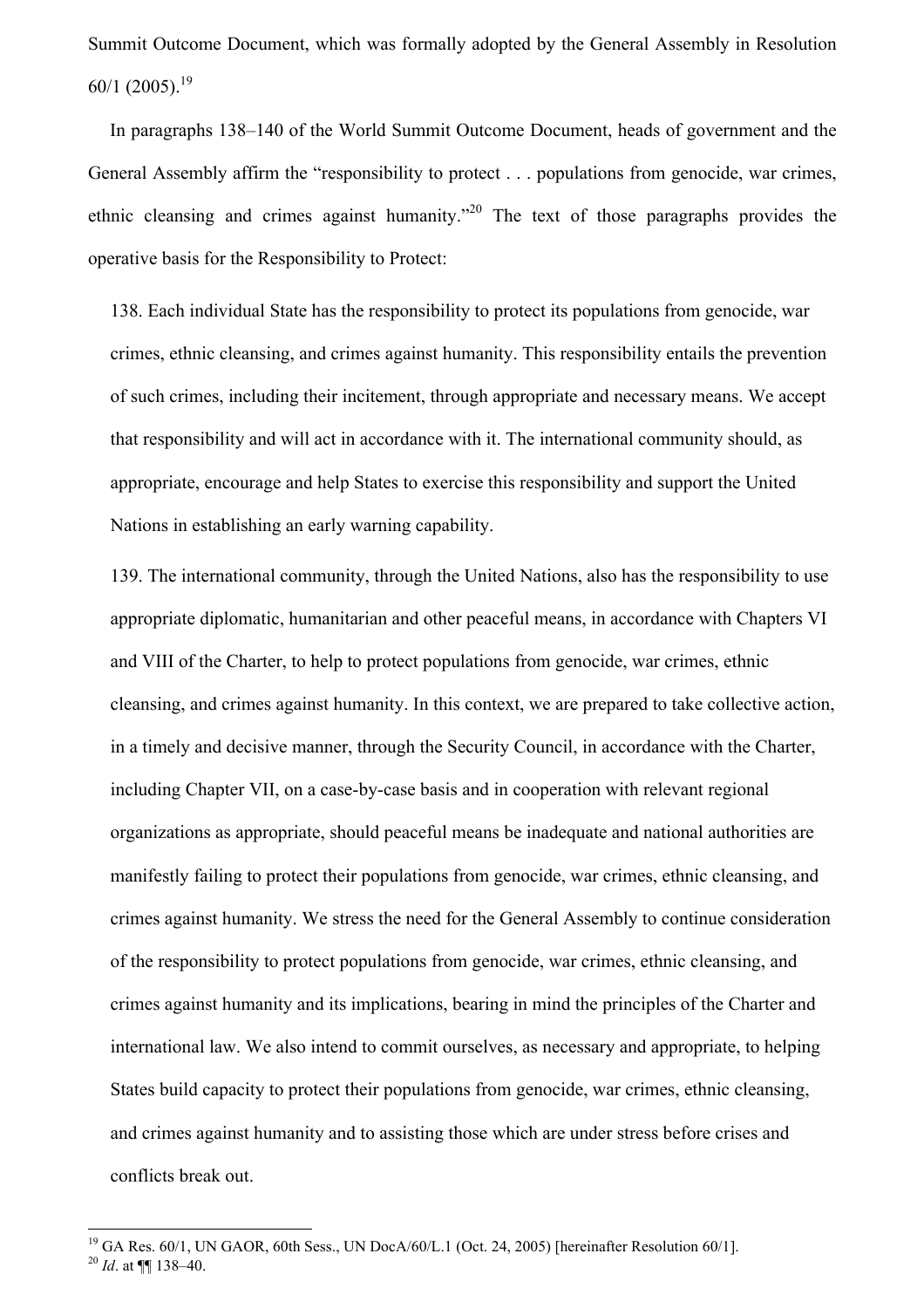#### A. The Status of the World Summit Outcome Document

Despite its adoption by heads of government at the 2005 World Summit, the Outcome Document is not an international treaty or other formal legal instrument.<sup>21</sup> International legal rules can only be created through international treaties, customary law consisting of state practice backed by *opinio juris*, or general principles of international law.<sup>22</sup> The authority of the Outcome Document arises from its adoption by the General Assembly in Resolution 60/1. Yet even a resolution of the General Assembly is not a formal source of international law. Articles 10–14 of the United Nations Charter lay out the powers of the General Assembly in this regard, which are limited to discussing matters within the scope of the UN Charter and the maintenance of international peace and security, referring matters or making recommendations to the Security Council, or undertaking studies to promote international cooperation.<sup>23</sup> Hence, while the General Assembly's adoption of the World Summit Outcome Document has significance, it does not create legal obligations.

Some legal scholars have asserted that the adoption of the World Summit Outcome Document by the General Assembly ought to classify it as "soft law." For example, Jennifer Welsh and Maria Banda argue that "RtoP is an example of soft law."<sup>24</sup> This approach is both analytically unhelpful and risks prompting a political backlash. So-called soft law is subject to multiple definitions and often-inaccurate usage. The two main streams of legal scholarship define soft law as either imprecise legal obligations<sup>25</sup> or non-legally binding obligations.<sup>26</sup> Classifying the Outcome Document under the first definition inaccurately suggests that it is legally binding, if imprecise. Neither the ICISS Report nor the Outcome Document has the capacity to establish international legal obligations. Under the second definition of soft law, the Responsibility to Protect is an hortatory norm, rather than a legal rule. That definition is accurate, but, even so, the terminology of soft law is both confusing and unhelpful. Terming a non-legally binding norm as "law" creates the misperception of a legally binding rule and may lead states worried about creeping legalization to denounce the norm in an effort to avoid its legal codification.

 <sup>21</sup> *See* ICJ Statute Art. 38(1)(a).

<sup>22</sup> ICJ Statute Art. 38.

<sup>23</sup> UN Charter Arts. 10–14.

<sup>24</sup> Jennifer M. Welsh & Maria Banda, *International Law and the Responsibility to Protect: Clarifying or Expanding States' Responsibilities?* 2 GLOBAL RESPONSIBILITY TO PROTECT 3, 213 (2010).

<sup>25</sup> Kenneth W. Abbott & Duncan Snidal, *Hard and Soft Law in International Governance*, 54 INT'L ORG. 3, 421, 422 (2000).

<sup>26</sup> *See generally*, Kal Raustiala, *Form and Substance in International Agreements*, 99 AJIL 581 (2005).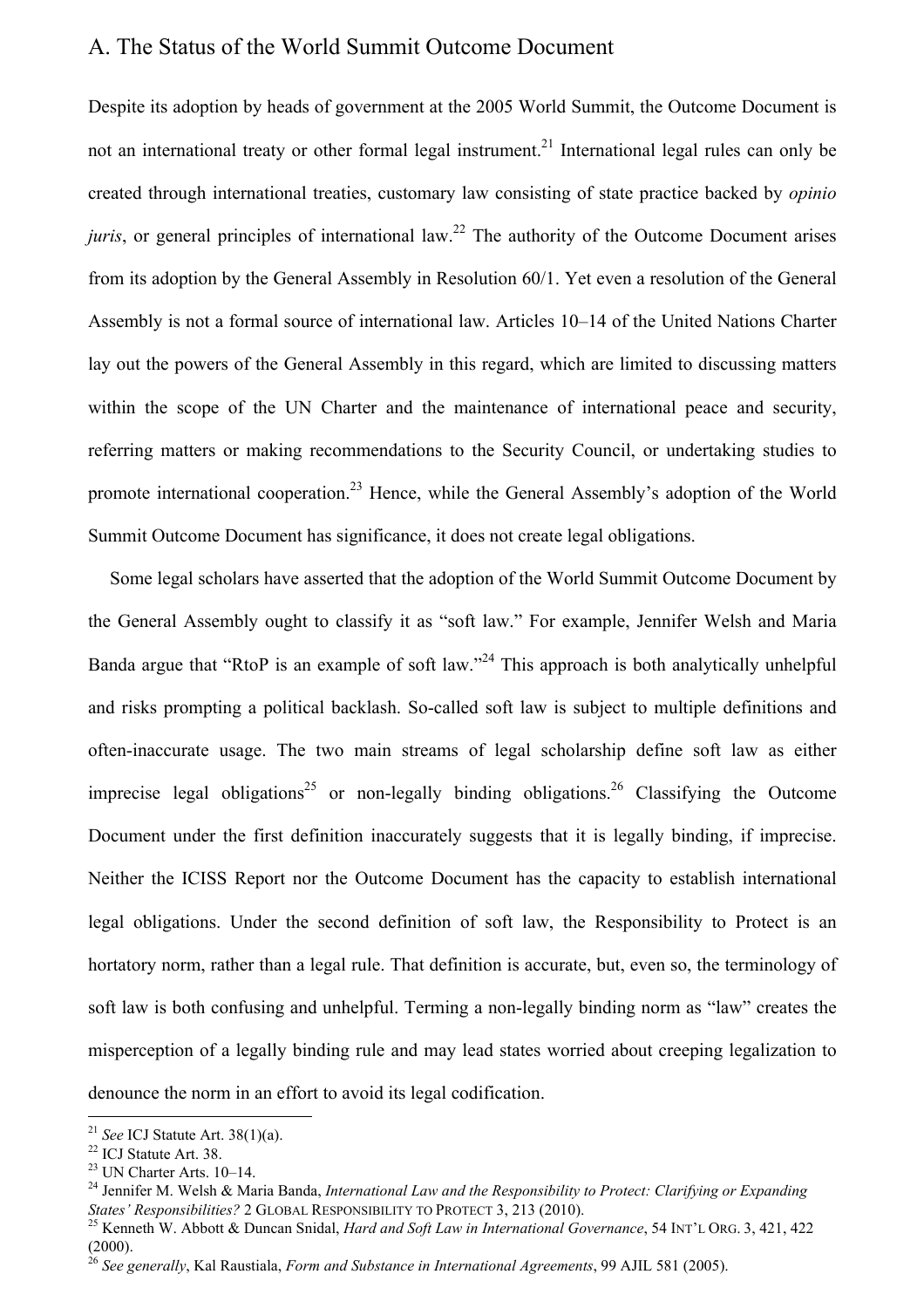Rather than speak of "soft law," positive international law makes clear that the Outcome Document and the Responsibility to Protect contained therein are not a new source of international law. In contrast, the relevant provisions of the Outcome Document are political statements by heads of government and the General Assembly reiterating existing international legal rules, potentially laying the groundwork for the establishment of new legal obligations in the future. More specifically, the document reaffirms existing rules of treaty and customary law prohibiting and requiring the prevention of war crimes, crimes against humanity, and genocide. While shifting the focus from the prosecution of such crimes to their prevention, the Outcome Document builds on, rather than creates legal rules.

In terms of the process of law creation, the Outcome Document may serve as an example of *opinio juris* for certain elements of the Responsibility to Protect that go beyond existing rules of law. *Opinio juris* consists of political statements that provide evidence that a state or states believe they are bound by legal obligation. But for such *opinio juris* to give rise to legal obligation, it must be backed by widespread state practice, which does not yet exist with respect to the Responsibility to Protect.<sup>27</sup>

# B. The Meaning of the Responsibility to Protect in the World Summit Outcome Document

Notwithstanding that the General Assembly's adoption of the Responsibility to Protect does not in and of itself give rise to a new rule of international law, the World Summit Outcome Document and the General Assembly's adoption thereof has shaped discourse, altered expectations, and impacted state behavior. Given, however, that the World Summit Outcome Document is not an international treaty, but rather a document adopted by the General Assembly, it is not subject to the rules of treaty interpretation contained in the Vienna Convention on the Law of Treaties.<sup>28</sup> The analysis here, therefore, is based on a plain-text interpretation, with reference to background rules of international law.

 <sup>27</sup> *See*, *e.g.*, North Sea Continental Shelf (F.R.G. v. Neth.), 1968 I.C.J.; North Sea Continental Shelf (F.R.G. v. Den.), 1968 I.C.J.; The Paquette Habana, 175 US 677 (1900).

<sup>&</sup>lt;sup>28</sup> See Vienna Convention on the Law of Treaties, Arts. 31–32, May 23, 1969, 1155 U.N.T.S. 331 [hereinafter Vienna Convention].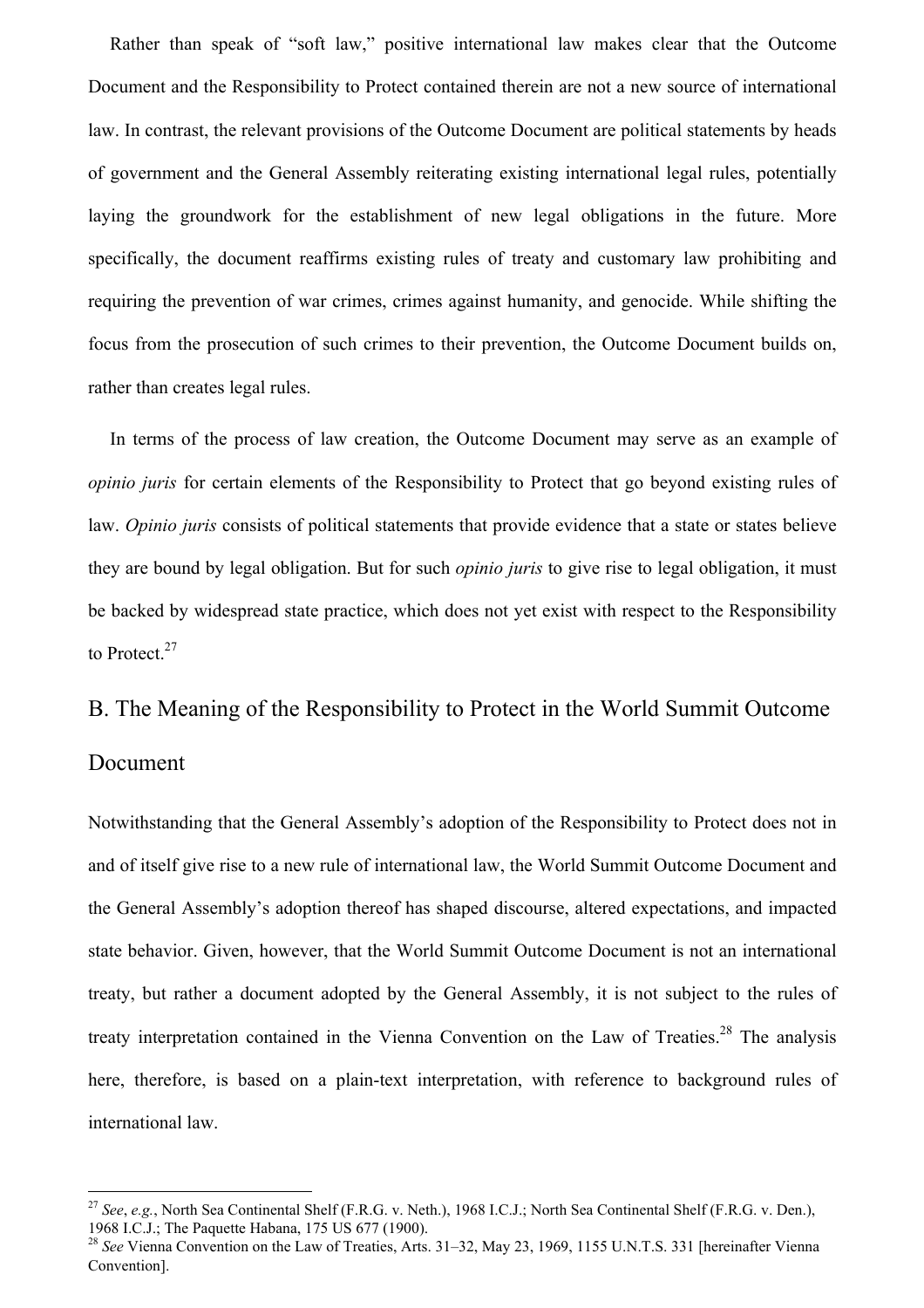The section of the World Summit Outcome Document devoted to the Responsibility to Protect begins with an affirmation of existing international legal rules. Specifically, paragraph 138 provides that "Each individual State has the responsibility to protect its populations from genocide, war crimes, ethnic cleansing and crimes against humanity."29 This statement summarizes legal rules contained in, among other instruments, the Convention on the Prevention and Punishment of the Crime of Genocide.<sup>30</sup> the four Geneva Conventions of  $1949$ ,<sup>31</sup> and customary legal rules regarding crimes against humanity as articulated through the jurisprudence of the International Criminal Tribunal for the Former Yugoslavia, for example.<sup>32</sup> Those rules, requiring states to prevent and punish certain international crimes are well established in treaty and custom, and bind on all states. The only significant departure from existing legal norms in this opening line is the inclusion of "ethnic cleansing" in the list of crimes from which states have a responsibility to protect their populations. While the specific definitions of the crimes giving rise to a Responsibility to Protect are addressed in detail in a subsequent chapter, it is worth noting here that "ethnic cleansing" likely would also constitute one of the other crimes listed in the sentence—genocide, war crimes, or crimes against humanity—and does not therefore seek to establish new legal obligations.

The second sentence of paragraph 138 again reflects existing international law by affirming that "[t]his responsibility entails the prevention of such crimes, including their incitement, through appropriate and necessary means." The underlying international treaties establishing international criminal responsibility for genocide and war crimes and the customary rules prohibiting crimes against humanity also include an obligation to prevent crimes, including the prevention of incitement. The Genocide Convention, for example, provides that "The Contracting Parties confirm that genocide, whether committed in time of peace or in time of war, is a crime under international law which they undertake to prevent and to punish.<sup>33</sup> Yet the shift in emphasis in paragraph 138 from punishment to prevention is significant. Treaties focusing on these sets of crimes tend to be backward-looking, providing for the assessment of *individual* criminal responsibility to promote accountability for the commission of international crimes. While there are prevention obligations

 <sup>29</sup> Resolution 60/1, *supra* note 18, at ¶ 138.

<sup>30</sup> Genocide Convention, *supra* note 16.

<sup>31</sup> Geneva Conventions, *supra* note 16.

<sup>32</sup> *See generally*, Mettraux, *supra* note 16.

<sup>33</sup> Genocide Convention Art. 1, *supra* note 16.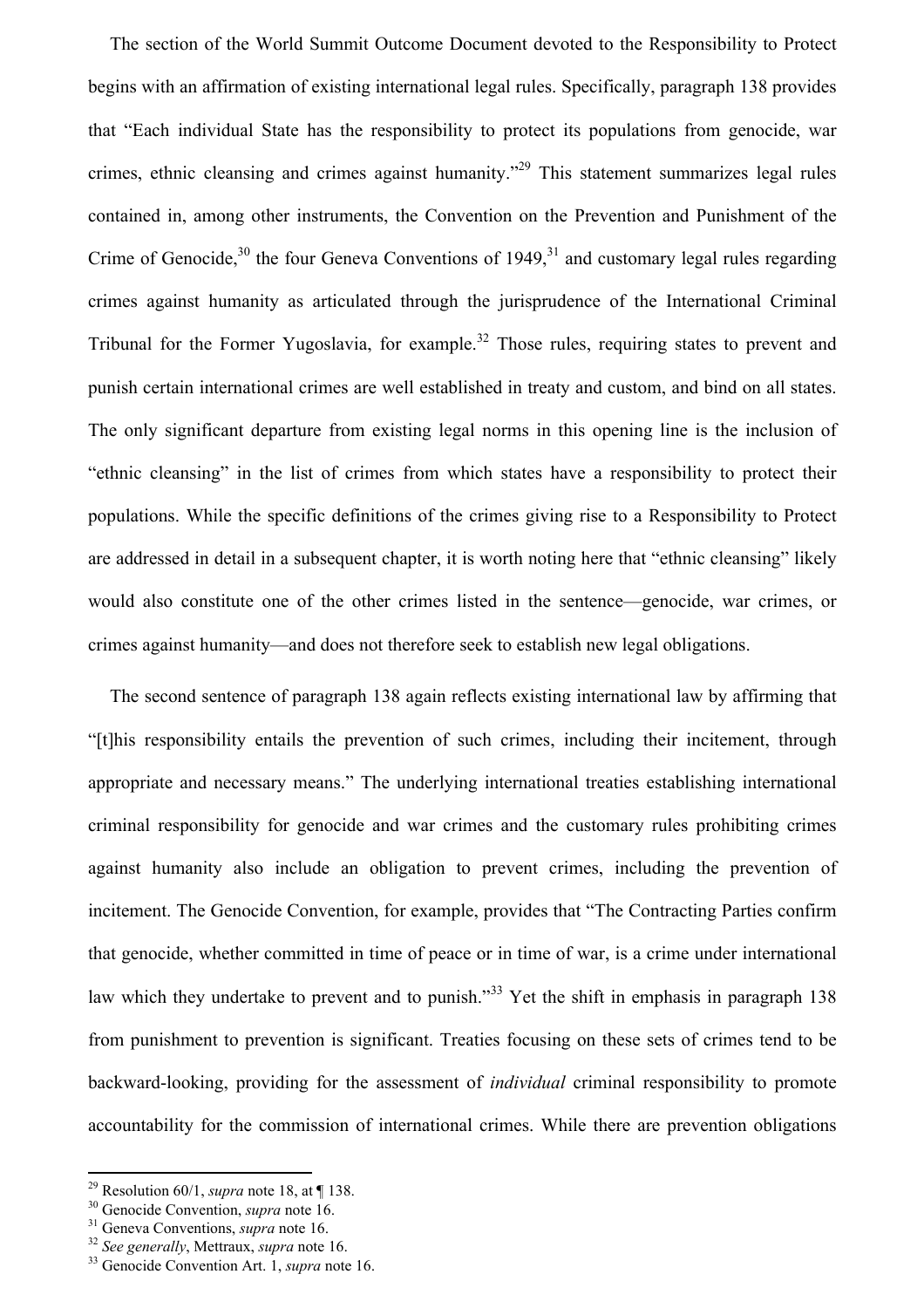inherent in the Genocide Convention and Geneva Conventions, RtoP provides for an opportunity for assessment of the actual or *potential* commission of these crimes by *states* as a trigger for preventative action by the international community.

The third sentence of the paragraph merely provides that states "accept that responsibility," something that they of course do automatically with respect to the underlying international legal rules to which they are party under the doctrine of *pacta sunt servanda*. 34

The fourth sentence of paragraph 138 does, however, mark an important departure from existing international law and an innovation of the Responsibility to Protect. The sentence provides that "[t]he international community should, as appropriate, encourage and help States to exercise this responsibility . . ." This sentence seeks to transform the direct legal obligation of the territorial state to prevent and punish atrocity into an affirmative duty on behalf of all states to assist the territorial state in its efforts. This statement departs from the normal rules governing international treaties, according to which treaties cannot create obligations for third states.<sup>35</sup> The treaties that establish the responsibility of the territorial state to prosecute international crimes cannot give rise to an obligation for international assistance beyond the "extradite or prosecute" requirements contained in, for example, the Geneva Conventions.<sup>36</sup> Where international crimes occur due to the inability or unwillingness of the territorial state to protect its own people, a potential duty of assistance can go far to improve human security.

While the rhetorical shift toward prevention and the focus on international assistance in paragraph 138 are significant, paragraph 139 of the Outcome Document offers key innovations that seek to advance international law. That paragraph begins with the proposition that "[t]he international community, through the United Nations, also has the responsibility to use appropriate diplomatic, humanitarian, and other peaceful means, in accordance with Chapters VI and VIII of the Charter, to help to protect populations from genocide, war crimes, ethnic cleansing and crimes against humanity."<sup>37</sup> While the treaties or customary rules which seek the prevention and punishment of genocide, war crimes, and crimes against humanity focus on the obligations of the

 <sup>34</sup> *See* Vienna Convention Art. 31(1), *supra* note 30.

<sup>35</sup> *Id*., Art. 34.

<sup>36</sup> First Geneva Convention Arts. 49–54, *supra* note 16; Second Geneva Convention, Arts. 50–53, *supra* note 16; Third Geneva Convention, Arts. 82–88, *supra* note 16; Fourth Geneva Convention, Arts. 45, 70, 121, & 131, *supra* note 16.

<sup>37</sup> Resolution 60/1, *supra* note 18, at ¶ 139.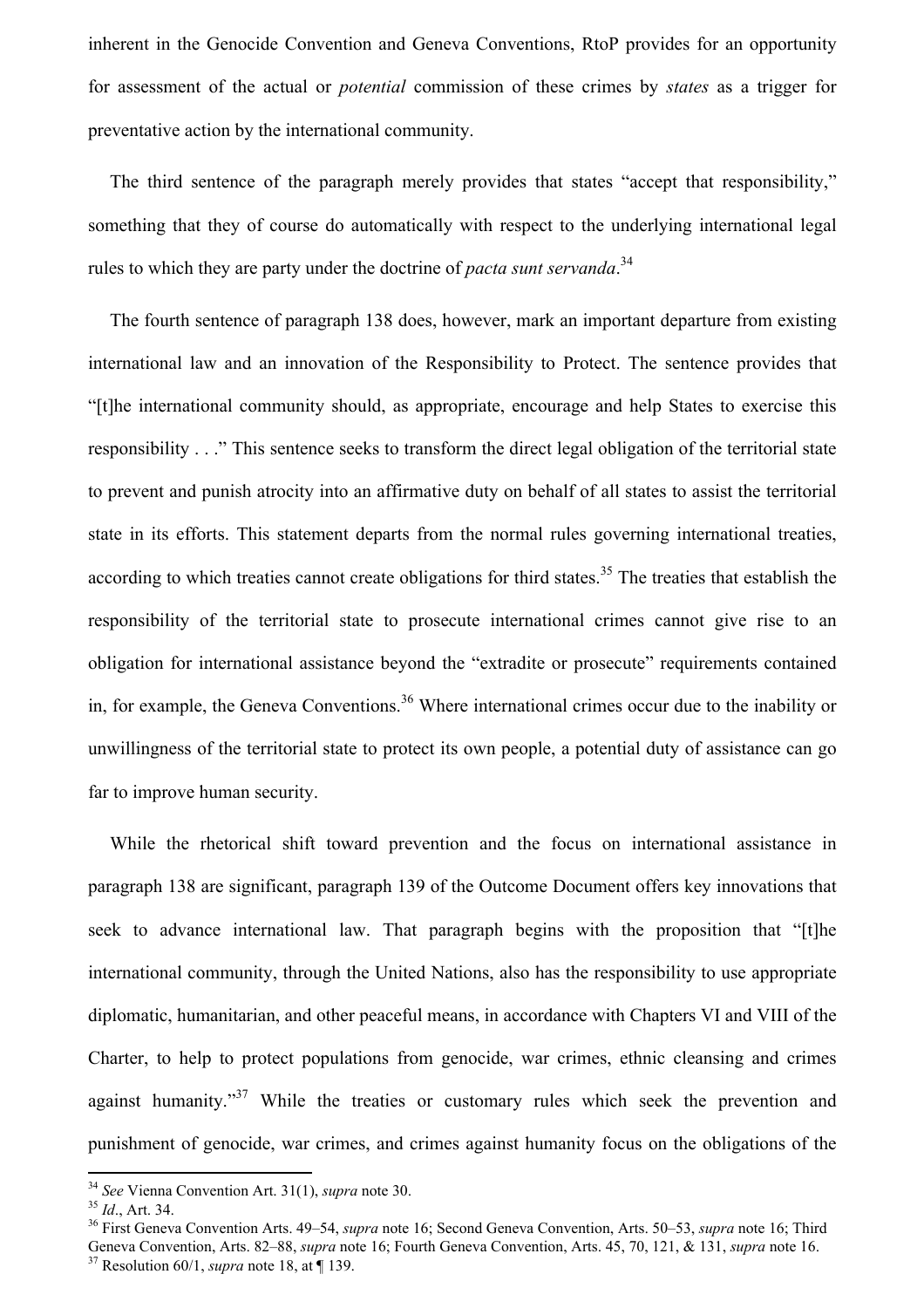territorial or national state, paragraph 138 of the Outcome Document asserts an obligation of the international community to use peaceful means to protect populations. The Outcome Document seeks to establish a secondary layer of prevention, complementary yet subordinate to protection by national authorities. As the complementary jurisdictional regime of the International Criminal Court has shown, the potential for complementary international action can both encourage action by national governments and provide a backstop where national governments are unable or unwilling to act.<sup>38</sup> While the concept of an international obligation to prevent atrocity is new, the means of collective action in this sentence of the Outcome Document are limited to measures short of the use of force undertaken by the Security Council, consistent with Chapters VI and VIII of the Charter specifically, Articles 32–38 and 52–54.<sup>39</sup>

The second sentence of the paragraph goes on to discuss more active forms of collective action: "[i]n this context, we are prepared to take collective action, in a timely and decisive manner, through the Security Council, in accordance with the Charter, including Chapter VII, on a case-bycase basis and in cooperation with relevant regional organizations as appropriate, should peaceful means be inadequate and national authorities are manifestly failing to protect their populations from genocide, war crimes, ethnic cleansing, and crimes against humanity."40 This sentence expressly recognizes that atrocities occur not just where states are unable to protect their populations, but also where they are unwilling to do so. Left unstated is the reality that it isn't always about a failure of protection but that states sometimes are actively responsible for the commission of these crimes.

While the sentence has strong rhetorical power, boldly stating that the international community is prepared to act where national authorities fail to do so, its legal significance is limited. Rather than seeking to create an affirmative duty for international intervention, the sentence articulates a political reality—the preparedness to act—that may or may not actually be true in any particular case. Note, for example, the difference in language between the recognition of an affirmative "responsibility to use appropriate diplomatic, humanitarian and other peaceful means" and the

 <sup>38</sup> See William W. Burke-White, *Complementarity in Practice: The International Criminal Court as Part of a System of Multi-Level Global Governance in the Democratic Republic of Congo*, 18 LEIDEN J. INT'L L. 557 (2005); William W. Burke-White, *Proactive Complementarity: The International Criminal Court and National Courts in the Rome System of International Justice*, 49 HARV. INT'L L.J. 53 (2008).

 $39^{39}$  UN Charter, Arts. 32–38 & 52–54.

<sup>40</sup> Resolution 60/1, *supra* note 18, at ¶ 139.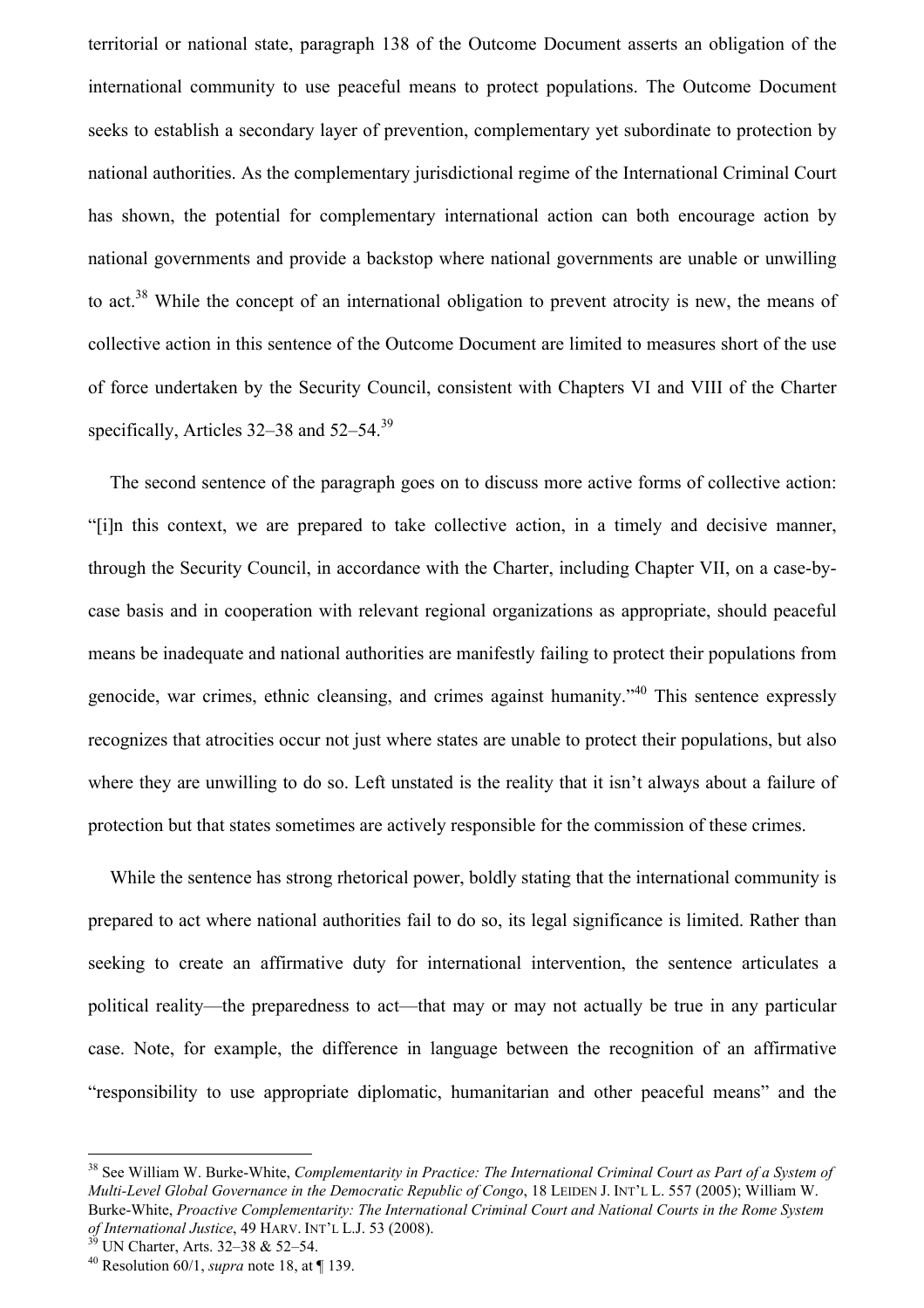statement that states are "prepared to take collective action" under Chapter VII. That preparedness to take action is far short of an obligation to act.

What is perhaps most noteworthy in this second sentence of paragraph 139 is the statement that collective action under Chapter VII should be "timely and decisive." All too often, as illustrated from cases ranging from Rwanda to Bosnia, collective responses are *ad-hoc* or *post-hoc*, undermining their effectiveness at prevention. Too often, the Security Council has stalled until evidence of crimes is so clear that political pressure to act becomes irresistible. And even when it does act, the Security Council's response is rarely decisive, leaving any intervention unauthorized or ill-equipped to meet the challenges on the ground.<sup>41</sup> As a result, prevention far too often fails. The emphasis on "timely and decisive" action by the Security Council is a critical, if rhetorical, step toward effective prevention and impact amelioration. Yet the Outcome Document does not provide a mechanism for turning that political imperative for timely and decisive response into action.

The next sentence of the paragraph is merely a call for the "General Assembly to continue consideration of the responsibility to protect . . . bearing in mind the principles of the Charter and international law."42 This ongoing consideration is, in fact, important given the ambiguities and omissions in the Outcome Document itself—discussed in the next section—and the need to increase the precision of RtoP for it to more effectively impact state behavior.

The final sentence of paragraph 139 again turns to international assistance and capacity-building, noting "[w]e also intend to commit ourselves, as necessary and appropriate, to helping States build capacity to protect their populations . . . and to assisting those which are under stress before crises and conflicts break out." While the emphasis on prevention and international assistance is again important, the statement itself remains rhetorical. It merely expresses an intent to commit as necessary and appropriate. Ultimately, such intent must be translated into action to build the prevention and response capacities of territorial states and the international community. Once again, however, the Outcome Document fails to provide a mechanism to translate intent into action.

<sup>&</sup>lt;sup>41</sup> ROMÉO DALLAIRE, SHAKE HANDS WITH THE DEVIL: THE FAILURE OF HUMANITY IN RWANDA (Carroll & Graf Publishers 2003); SAMANTHA POWER, A PROBLEM FROM HELL: AMERICA IN THE AGE OF GENOCIDE (Basic Books 2002).

<sup>42</sup> Resolution 60/1, *supra* note 18, at ¶ 139.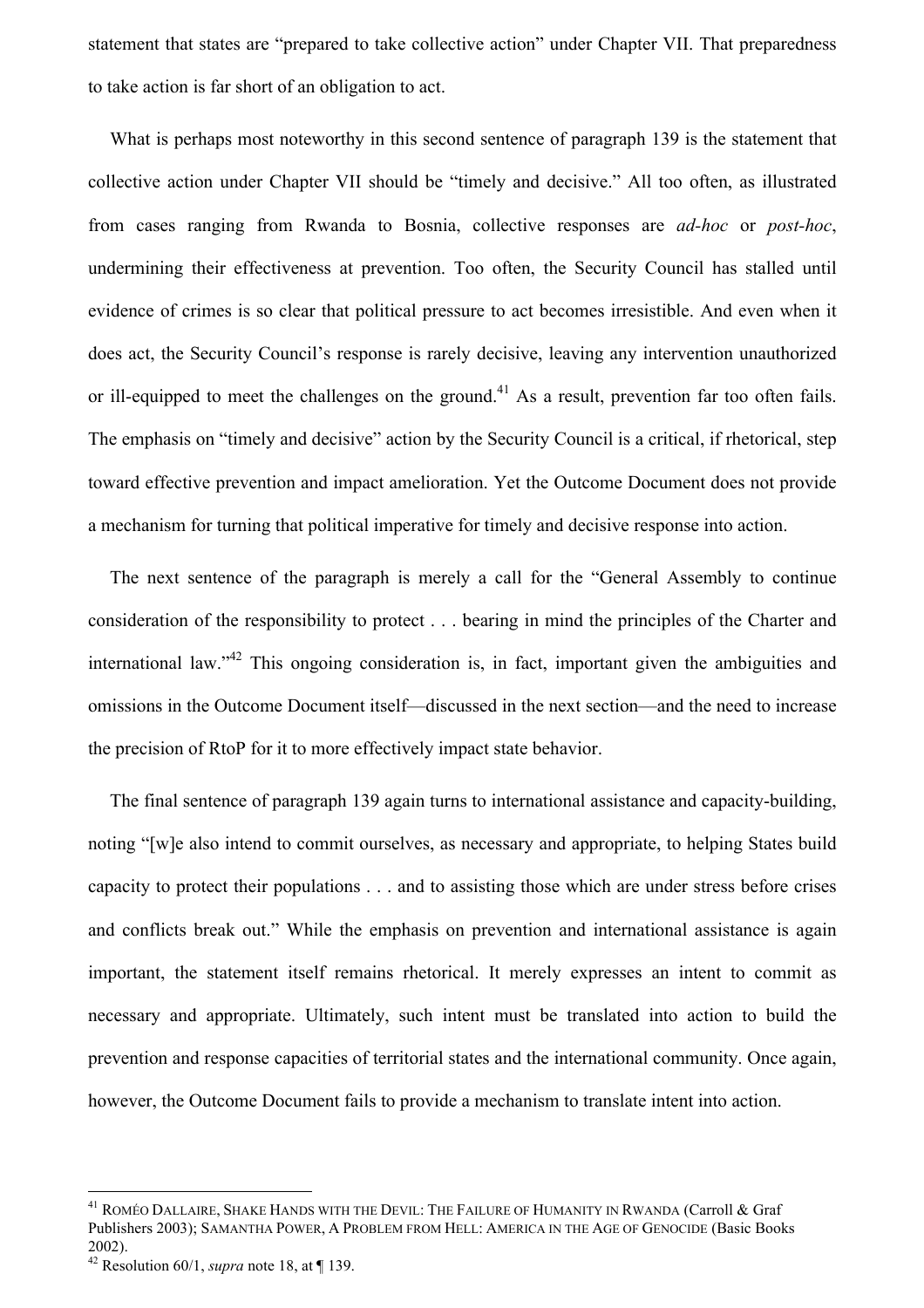Despite its limitations, the Outcome Document is a powerful political statement. It reaffirms critical rules of international law. It shifts the focus from response to prevention. It draws attention to the obligations of states to assist one another in preventing international crimes. And it pulls all of these elements together into an overall concept with normative significance. But the Outcome Document is neither novel nor groundbreaking. The obligations referenced in it are grounded in existing rules of international law. The elements of collective response are confined to the existing mechanisms already available under the UN Charter. And the commitments to collective action or international assistance are hortatory rather than obligatory.

In comparison with the ICISS Report, the Outcome Document is conservative. While it embraces the responsibility to prevent atrocities and affirms a need to react, it does not seek to establish an affirmative duty to react, and largely ignores the responsibility to rebuild included in the ICISS Report. It does not propose a set of criteria or circumstances justifying armed and collective intervention, even under existing Security Council authorities. And, unlike the ICISS Report, the Outcome Document does not consider options when the Security Council fails to react to anticipated or ongoing international crimes. While that conservatism might be viewed as a step back, the fact that the Responsibility to Protect was included in the Outcome Document at all and adopted by the General Assembly is a significant step forward.<sup>43</sup> It is a clear recognition of both how far states have come toward recognizing the Responsibility to Protect as a political imperative and a reminder of ongoing skepticism of the bolder version of the Responsibility to Protect in the ICISS Report.<sup>44</sup>

### C. The Omissions and Ambiguities of the World Summit Outcome Document

While rightfully seen as an important endorsement of the Responsibility to Protect, the text of the Outcome Document leaves open as many questions as it answers about the scope and nature of RtoP. These key unanswered questions relate to: (1) a tension between a necessary trigger mechanism for the Responsibility to Protect and the ultimate goal of atrocity prevention, (2) appropriate forms of international assistance, and (3) the failure to consider the possibility of

 <sup>43</sup> *See* Ramesh Thakur & Thomas G. Weiss, *RtoP: From Idea to Norm—and Action?*, 1 GLOBAL RESPONSIBILITY TO PROTECT 1, 22, 39 (2009).

<sup>44</sup> *See*, *e.g.*, Jutta Brunnée & Stephen J. Toope, *The Responsibility to Protect and the Use of Force: Building Legality?*, 2 GLOBAL RESPONSIBILITY TO PROTECT 3 (2010).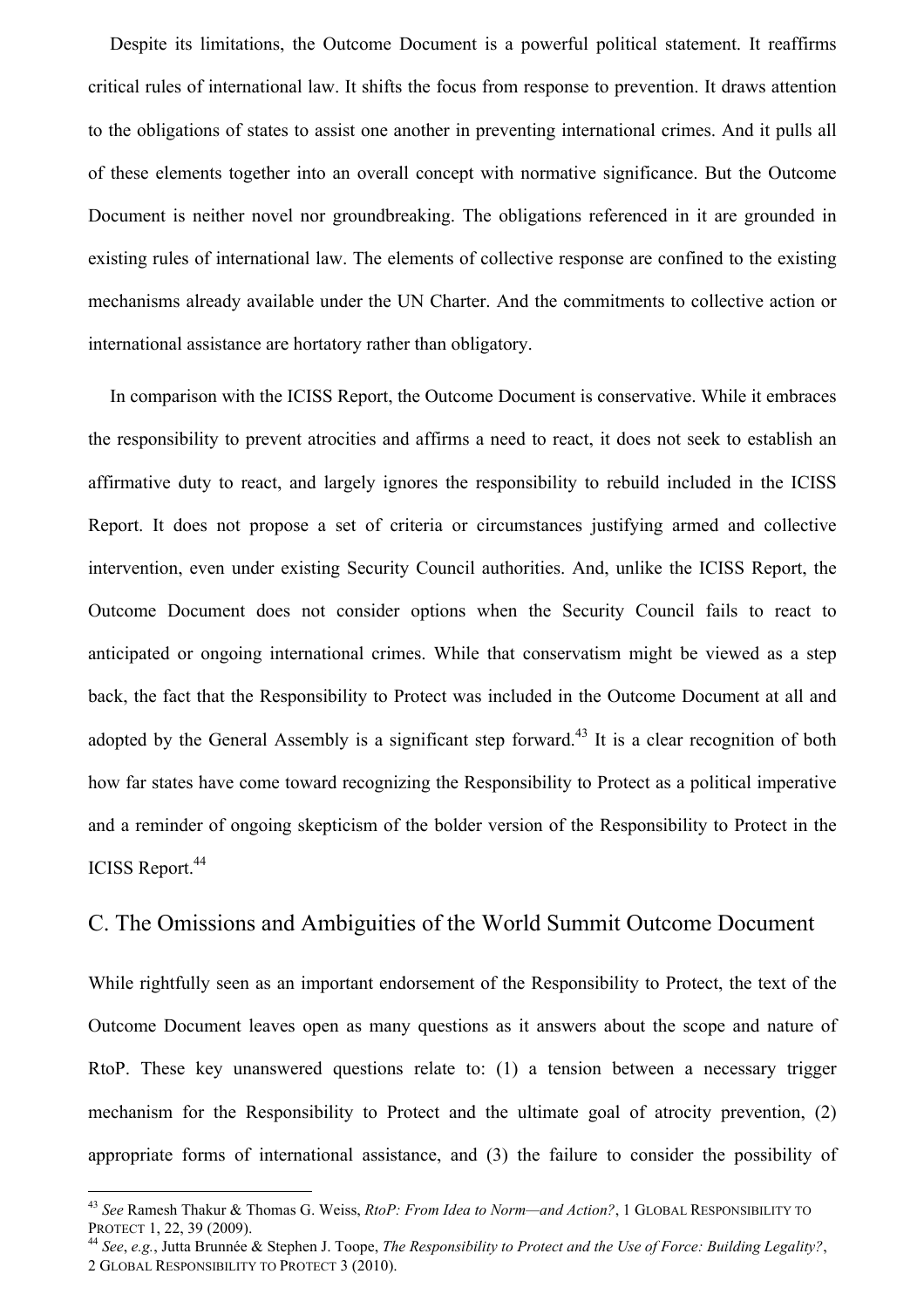Security Council inability or unwillingness to act. Each of these omissions and ambiguities results from political compromises necessary for adoption of the Outcome Document, but have costs that limit the impact of the Responsibility to Protect.

First, as articulated in the ICISS Report and inherent in the first sentence of paragraph 138 of the Outcome Document, the ultimate goal of the Responsibility to Protect is atrocity prevention. To prevent atrocities, domestic or international action must precede crimes. While paragraph 138 makes clear that the territorial state has an affirmative duty to prevent international crimes before they occur, paragraph 139 is far less clear as to when the complementary duty of the international community is triggered. That paragraph begins by affirming a duty on the part of the international community to help protect populations from such crimes through peaceful means under Chapter VI and VIII of the UN Charter, but does not specify whether such crimes must already be underway for the obligation for an international response to attach. This ambiguity unfortunately creates the possibility that significant crimes will occur in advance of any international response—even one limited to actions under Chapter VI or VIII of the UN Charter. And, given the past practice of the Security Council, delayed action is far more likely than anticipatory action.

With respect to the use of forcible measures, the ambiguity of the Outcome Document is even more acute. Paragraph 139 provides that collective action under Chapter VII of the UN Charter should be undertaken in a "timely and decisive manner" where "national authorities are manifestly failing to protect their populations from genocide, war crimes, ethnic cleansing, and crimes against humanity." While a reference in paragraph 138 to "timely and decisive" action and the need to prevent incitement would seem to suggest that the mere potential for atrocity could trigger international action, the requirement of a manifest failure of national authorities to protect could well be interpreted as limiting at least responses under Chapter VII to circumstances in which actual crimes are ongoing and national authorities are evidently failing to prevent them. For the Responsibility to Protect to meaningfully advance human security, this ambiguity must be resolved in favor of allowing—if not requiring—international action, including under Chapter VII, when international crimes are merely imminent.

A second unfortunate ambiguity in the Outcome Document is the lack of clarity as to the allowable and necessary forms of international response. The document is silent on the types of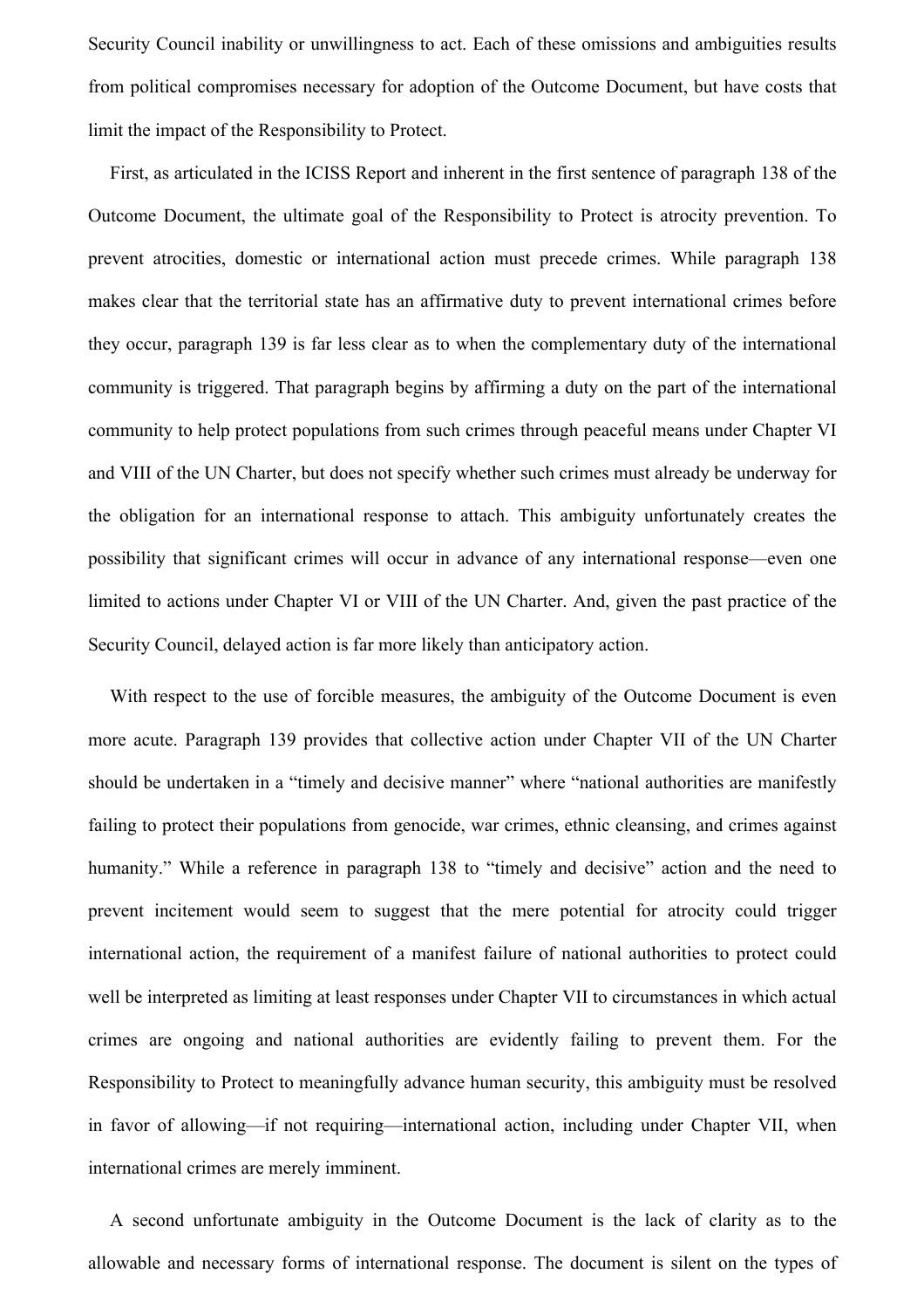assistance to be provided to national authorities in their own prevention efforts. Without specifics, the document creates only limited political pressure for states to provide assistance. It is, of course, easy for a state to claim that even inadequate assistance has discharged any potential duties to assist when the nature of requisite assistance is undefined.

With respect to potential international responses, the document simply references Chapters VI, VII, and VIII, again without providing specifics. While the reference to all three chapters of the UN Charter opens the door for the full range of coercive enforcement actions available to the Security Council, the lack of specificity fails to establish a commitment to use those powers and again creates the possibility of an under-reaction that is insufficient to prevent potential crimes or stop those underway. Again, for the Responsibility to Protect to have bite, this ambiguity must be resolved in favor of clear articulation of international assistance and response.

A third troubling ambiguity in the Outcome Document and a significant departure from the ICISS Report is the failure to consider circumstances in which the Security Council itself fails to respond. Whereas the ICISS Report seeks to establish an affirmative duty for the Security Council to react to international crimes, offers a stern warning regarding the consequences of Security Council failure to respond, and strongly hints at possible alternatives in the face of Security Council inaction, the Outcome Document merely notes that states are prepared to take action through the Security Council. It does not suggest an affirmative duty of the Security Council to act nor does it address political stalemate. Likewise, it does not consider any residual obligations or authority that might reside with the General Assembly or regional organizations.<sup>45</sup> It is understandable that the General Assembly might seek to refrain from commenting on the powers of the Security Council, but the UN Charter recognizes steps that the General Assembly can take to recommend action to the Security Council that is not discussed in the Outcome Document.<sup>46</sup> This omission creates the strong potential, as illustrated all too clearly by the failure to respond to the genocide in Rwanda, that despite hortatory statements and even international commitment to react, the Responsibility to Protect will not be discharged by the Security Council and international crimes will continue unabated. Again, for the Responsibility to Protect to have impact, mechanisms must be developed

 <sup>45</sup> UN Charter Art. 12; ICISS REPORT, *supra* note 5, at XII–XIII.

 $46$  UN Charter Arts. 11(2)–(3).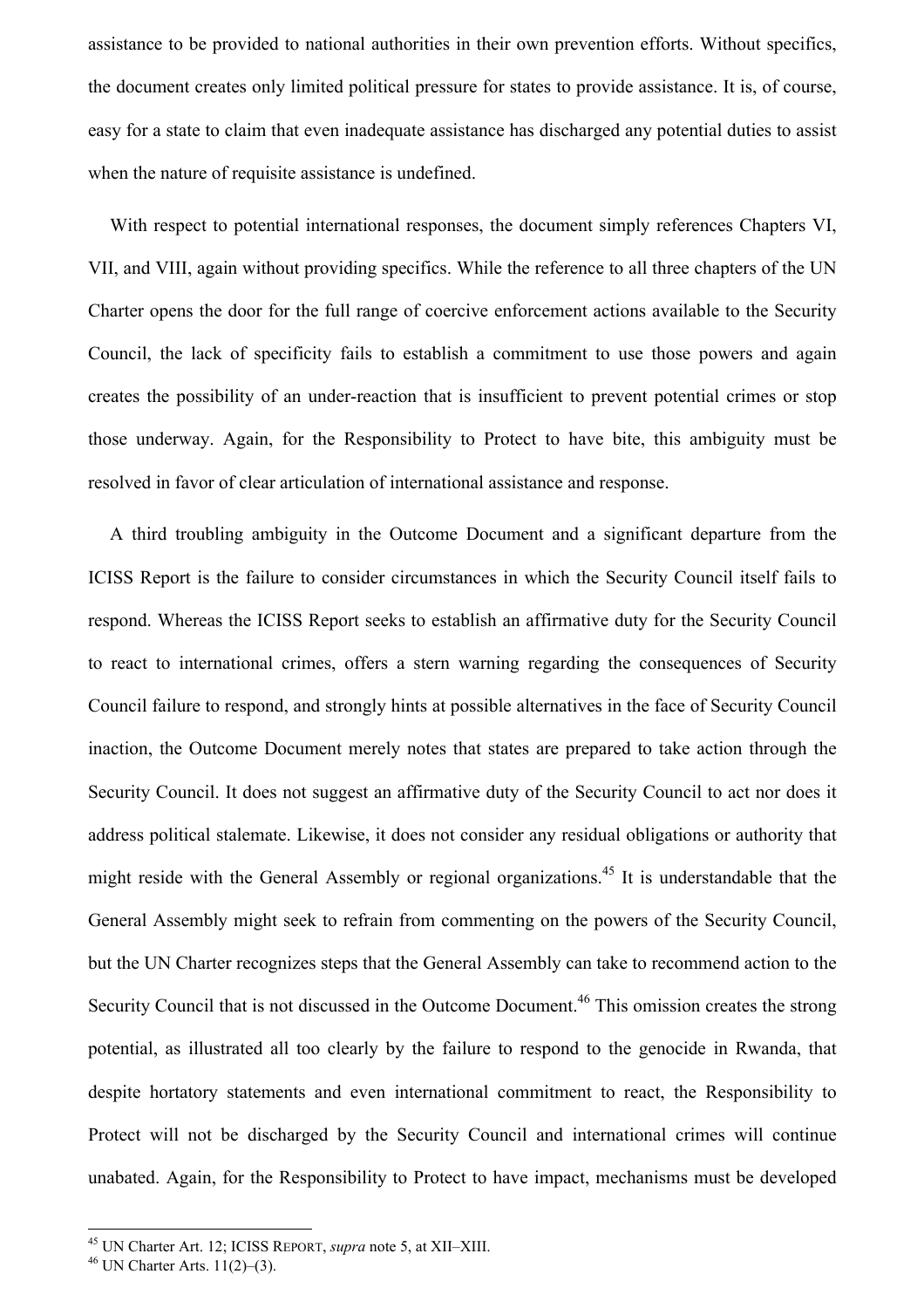to ensure Security Council response or alternative pathways to legitimate collective international response will have to develop.

Each of these ambiguities created by the agreed text of the Outcome Document limit the effectiveness of the Responsibility to Protect as an international norm and hamper its potential transformation into law. As a political matter, the scope of paragraphs 138–40 reflects the scope of agreement among states in 2005 with respect to the Responsibility to Protect, but also highlights their unwillingness to operationalize it beyond the reaffirmation of existing legal rules.

## III. Security Council Resolution 1674

The next important development in the Responsibility to Protect was its inclusion in Security Council Resolution 1674 in April 2006. In operative paragraph 4 of that Resolution, on the protection of civilians in armed conflict, the Security Council "*Reaffirms* the provisions of paragraphs 138 and 139 of the 2005 World Summit Outcome Document regarding the Responsibility to Protect populations from genocide, war crimes, ethnic cleansing, and crimes against humanity."47 The inclusion is the first explicit endorsement of the Responsibility to Protect by the Security Council. As a political matter, that recognition is significant. Members of the Security Council were willing to join the General Assembly's endorsement and the five permanent members of the Council did not exercise their veto powers to block adoption. Yet, the Security Council's endorsement followed six months of difficult negotiations in which Algeria, Brazil, China, the Philippines, and Russia argued that it was premature for the Security Council to endorse RtoP<sup>.48</sup> Ultimately, the reaffirmation by the Council required a watering down of the language in the resolution to merely "reaffirm" the relevant paragraphs of the Outcome Document and hardfought political negotiation to secure adoption. Yet, even this more limited result generated political momentum for the development of the Responsibility to Protect.

CIVILIANS IN ARMED CONFLICT, Jun. 18, 2007, *available at*

<sup>&</sup>lt;sup>47</sup> S.C. Res. 1674, S/RES/1674, Apr. 28, 2006, at  $\P$  4 [hereinafter Resolution 1674].

<sup>48</sup> Alex J. Bellamy, *The Responsibility to Protect—Five Years On*, 24 ETHICS IN INT'L AFF. 143, 145 (2010); SECURITY COUNCIL, UPDATE REPORT NO. 5: PROTECTION OF CIVILIANS IN ARMED CONFLICT, Jun. 21, 2006, *available at* http://www.securitycouncilreport.org/site/c.glKWLeMTIsG/b.1806823/k.A5D7/Update\_Report\_No\_5BRProtection\_of \_Civilians\_in\_Armed\_ConflictBR21\_June\_2006.htm; SECURITY COUNCIL, UPDATE REPORT NO. 1: PROTECTION OF

http://www.securitycouncilreport.org/site/c.glKWLeMTIsG/b.2821453/k.AB59/Update\_Report\_No\_1BRProtection\_of \_Civilians\_in\_Armed\_ConflictBR18\_June\_2007.htm; SECURITY OUNCIL, UPDATE REPORT NO. 1: PROTECTION OF CIVILIANS IN ARMED CONFLICT, Mar. 8, 2006, *available at*

http://www.securitycouncilreport.org/site/c.glKWLeMTIsG/b.1466469/k.EF40/Update\_Report\_no1brProtection\_of\_Ci vilians in armed conflictbr8 March 2006.htm.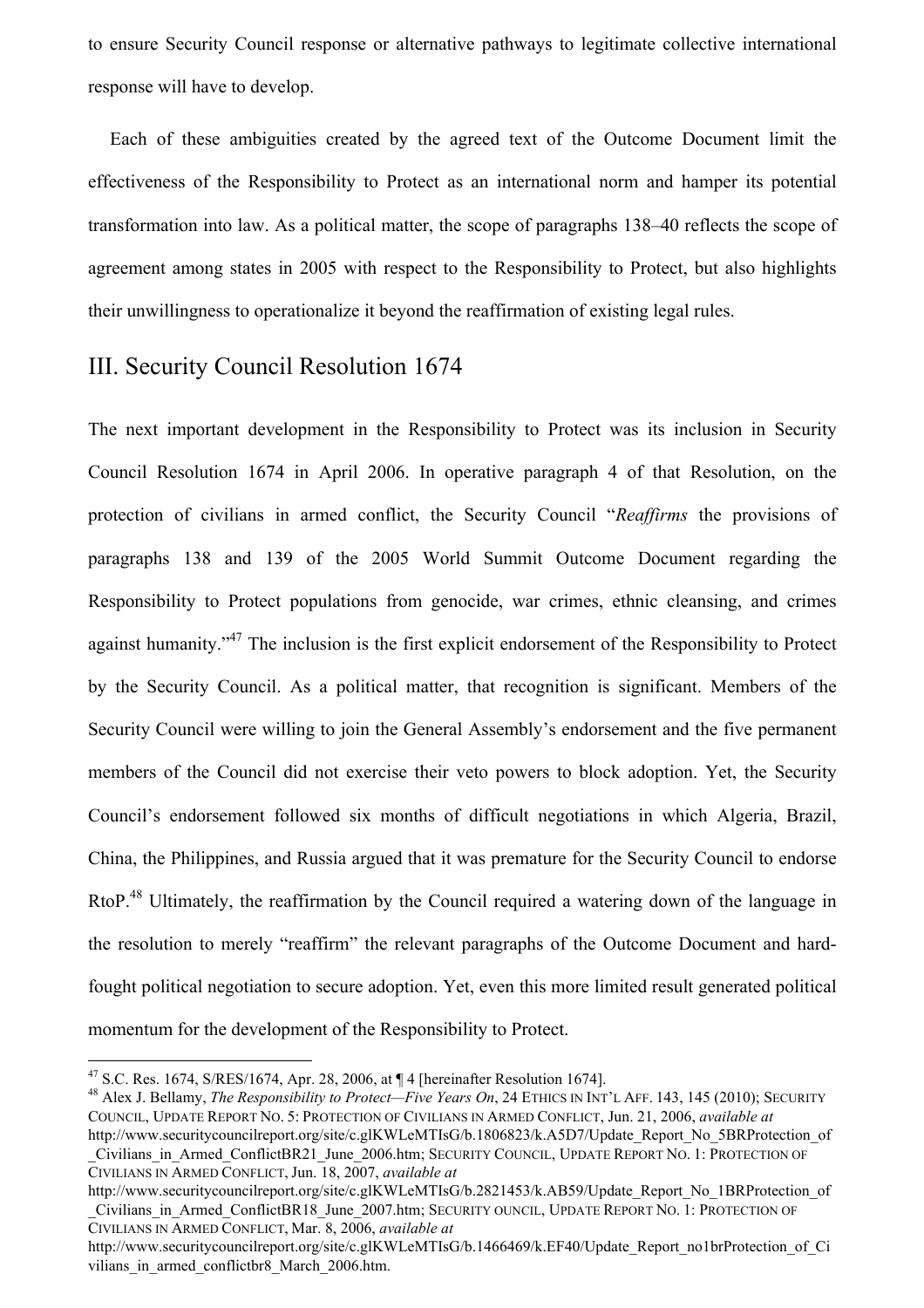From a legal perspective, the key significance of the Security Council's reaffirmation of the relevant paragraphs of the World Summit Outcome Document stems from Article 25 of the Charter, according to which. "Itlhe Members of the United Nations agree to accept and carry out the decisions of the Security Council in accordance with the present Charter." While the Council's language in Resolution 1674 falls short of a formal decision requiring that member states implement the Responsibility to Protect, it is part of an ongoing process of legalization.<sup>49</sup> At the very least, the Council's reaffirmation of the Responsibility to Protect strengthens the claim that member states have legal duties to advance the political commitment contained in paragraphs 138 and 139 of the Outcome Document.

A number of factors do, however, limit the legal impact of Resolution 1674. First, the Council merely *reaffirms* the relevant paragraphs of the Outcome Document that are themselves either already binding legal obligations or hortatory, rather than norm-creating. As a result, Resolution 1674 should be read largely as yet another political reaffirmation of the Responsibility to Protect, albeit an affirmation by the critical body ultimately responsible for discharging the international response contemplated by the Responsibility to Protect.

A second limitation is the context of the reference in Resolution 1674. While the reference occurs in an operative, rather than preambular paragraph, it is divorced from any particular case of crimes and does not contain a specific demand for action by member states. Without such a particular case or call for action, the Security Council's statements are difficult to translate into precise expectation, obligation, or action.

Third, given that the operative paragraph of the Resolution does not reference Chapter VII and does not find the existence of a threat to international peace and security, as well as the fact that reference to collective intervention in the underlying World Summit Outcome Document is of a general, non obligatory, and case-by-case nature, the resolution creates no binding legal obligation on member states of the United Nations.

<sup>&</sup>lt;sup>49</sup> For a discussion of the circumstances in which decisions of the Security Council are legally binding on member states, see HANS KELSEN, THE LAW OF THE UNITED NATIONS: A CRITICAL ANALYSIS OF ITS FUNDAMENTAL PROBLEMS 95 (E.A. Prager: 1950). Mere recommendations or affirmations of the Council are presumably not intended to create legal obligations for member states. See *Id.*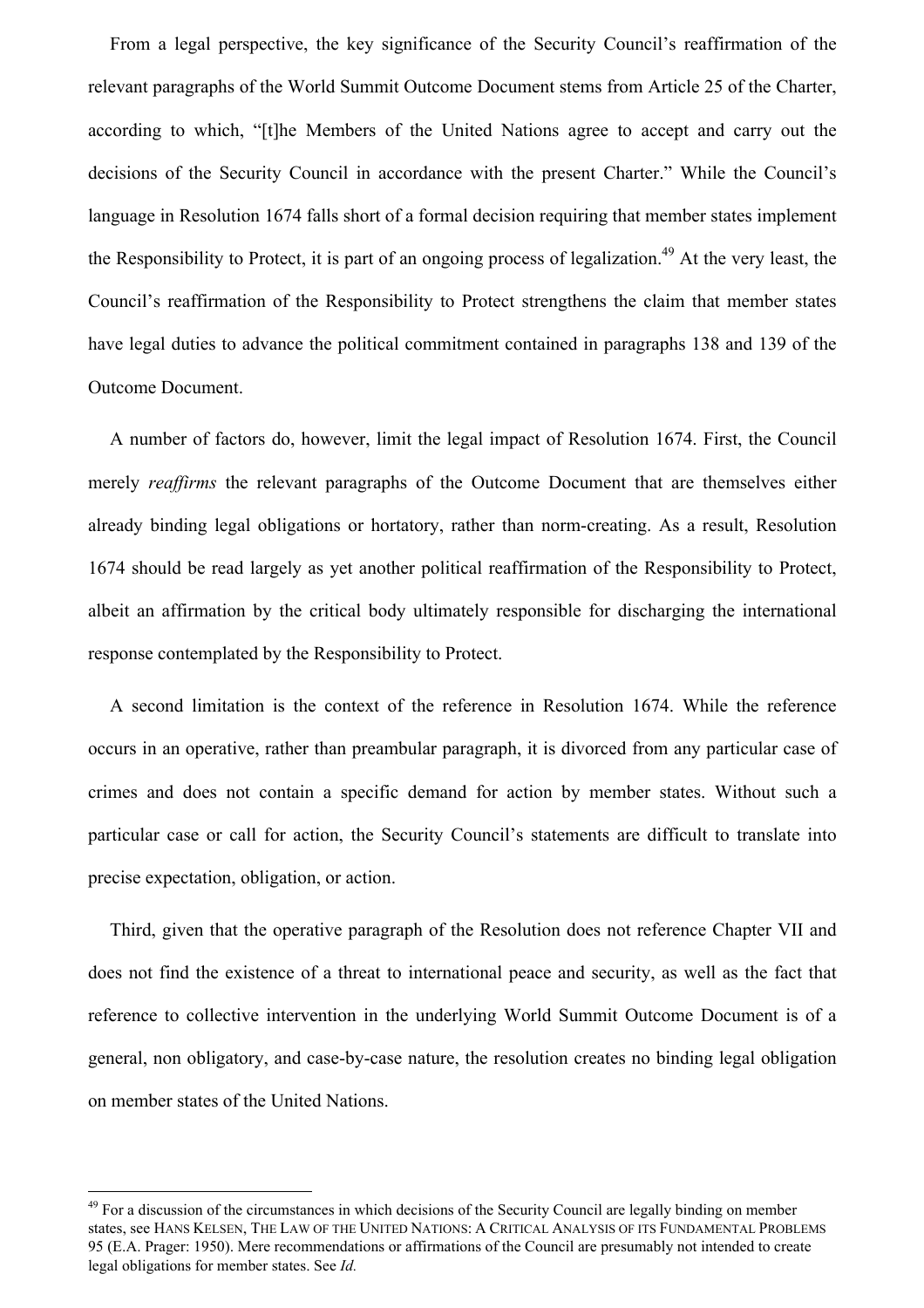Finally, the Resolution fails to resolve the ambiguities inherent in the text of the Outcome Document noted above. By merely reaffirming that earlier language through reference, the ambiguities are imported into Resolution 1674. The Security Council, like the General Assembly before it, fails to take on the challenging task of resolving those ambiguities in a manner that would both effectively achieve the purposes of the Responsibility to Protect and be acceptable to the Security Council membership.

## IV. The 2009 General Assembly Debate

In early 2009, the Secretary-General released a report, entitled "Implementing the Responsibility to Protect,"<sup>50</sup> that seeks to "contribute to a continuing dialogue among Member States  $\ldots$  on the responsibility to protect."<sup>51</sup> The report begins conservatively, providing that the discussion of the Responsibility to Protect in the Outcome Document "does not alter, indeed it reinforces, the legal obligations of Member States to refrain from the use of force except in conformity with the Charter."52 The report then examines potential means for implementing three pillars of the Responsibility to Protect: "[t]he protection responsibilities of the State,"<sup>53</sup> "[i]nternational assistance and capacity-building,"54 and "[t]imely and decisive response."55

The lengthy discussions of each of these pillars are likewise conservative, suggesting possible means of implementation of RtoP consistent with both existing international law and the agreed text of the Outcome Document. For example, with respect to "[t]he protection responsibilities of the State," the report suggests that states "should become parties to the relevant international instruments on human rights  $\ldots$  as well as  $\ldots$  the International Criminal Court<sup> $1.56$ </sup> and that they should strengthen individual criminal responsibility.<sup>57</sup> Regarding international assistance and capacity-building, the report highlights the need to make states aware of the costs of the perpetration of international crimes and the need for region-to-region learning processes particularly

- <sup>51</sup> *Id*., at 5.
- <sup>52</sup> *Id*.
- $^{53}$  *Id.*, at 8.

<sup>55</sup> *Id*.

 <sup>50</sup> The Secretary-General, *Report of the Secretary-General on Implementing the Responsibility to Protect*, UN Doc. A/63/677, Jan. 12, 2009.

 $54$   $\overline{Id}$ ., at 9.

<sup>56</sup> *Id*., at 11.

<sup>57</sup> *Id*., at 12–13.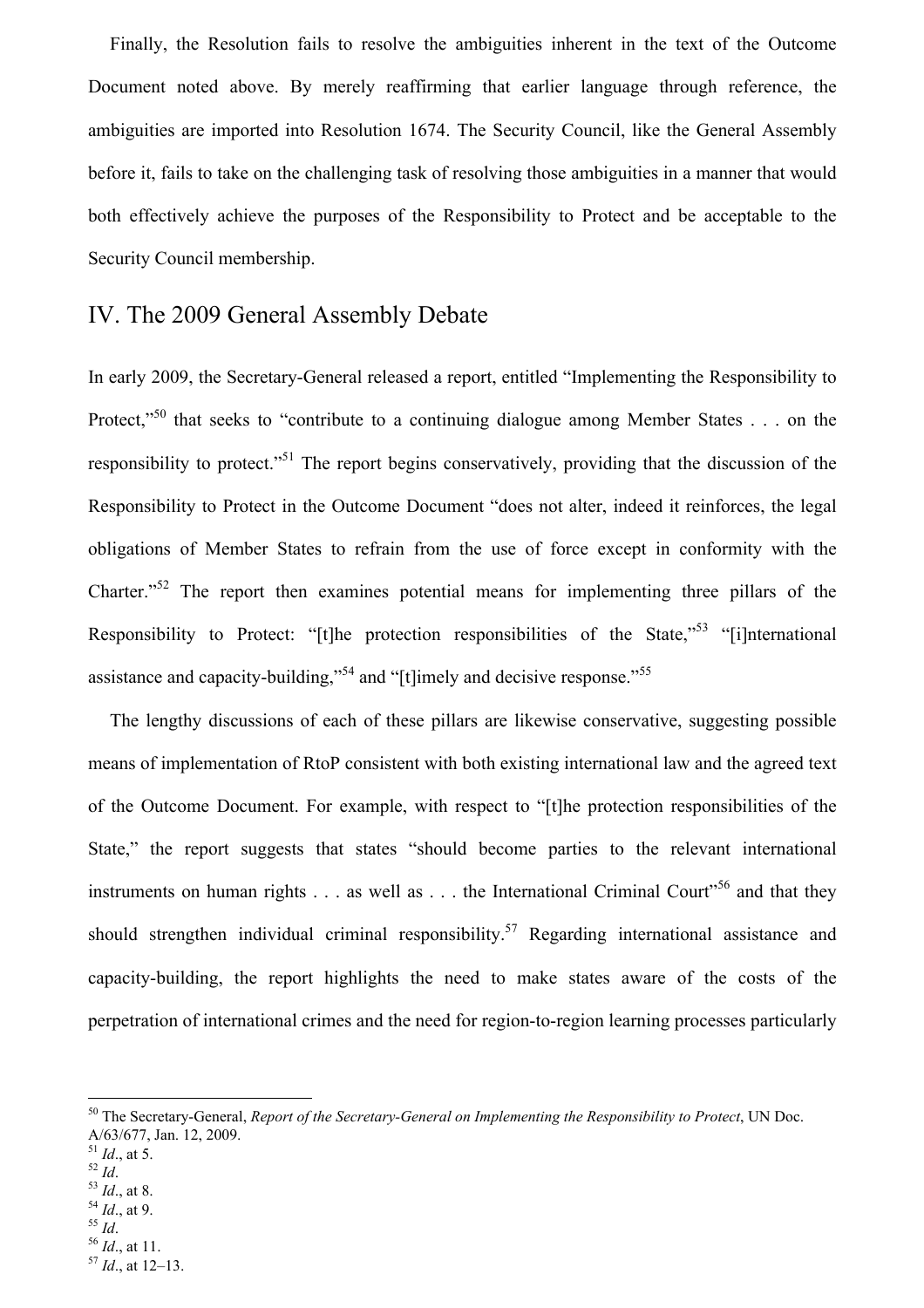as related to human security.<sup>58</sup> Perhaps more boldly, regarding state-to-state assistance, the rteport suggests the need for assistance programs "to build specific capacities within societies that would make them less likely to travel the path to crimes relating to the responsibility to protect."<sup>59</sup>

Finally, the report turns to the implementation of timely and decisive response. While reaffirming the need for states to operate within existing legal authorities, the report also focuses on the ultimate goal of "saving lives through 'timely and decisive' action."60 The report draws on the Outcome Document's recognition of the need to prevent incitement as a means of promoting a timely response that in fact serves a preventative function. Thereafter, it explores the potential actions that could be taken by the Security Council and member states, including the use of targeted sanctions. $61$  Importantly, the report goes beyond the text of the Outcome Document by acknowledging the need for permanent members of the Security Council to refrain from exercising the veto on issues related to the Responsibility to Protect and the role of the General Assembly, under the Uniting for Peace procedure to address issues including the Responsibility to Protect where the Security Council fails to do so.<sup>62</sup> However, even these discussions do not go so far as to suggest that there are alternatives to the UN Security Council for legitimating collective action in response to atrocity. The report does, however, provide the most detailed discussion of the Responsibility to Protect in an official document to date and offers concrete ways to advance and implement the Outcome Document.

The release of the Secretary-General's Report's gave rise to a lengthy debate in the General Assembly about the Responsibility to Protect and whether the report itself should be adopted in some way by the General Assembly. Those debates got off to a rather unfavorable start. The president of the General Assembly, Father Miguel d'Escoto Brockmann of Nicaragua, released a concept note to frame the discussion that was deeply critical of the Responsibility to Protect and sought to reopen a more general discussion as to its validity and appropriateness.<sup>63</sup> Delegates from Cuba, Nicaragua, Sudan, and Venezuela explicitly called for a reopening of general debate. Yet,

 $^{61}$  *Id.*, at 25.

 <sup>58</sup> *Id*., at 16–17.

<sup>59</sup> *Id*., at 20.

<sup>60</sup> *Id.*, at 22.

<sup>62</sup> *Id*., at 27.

<sup>63</sup> Office of the President of the General Assembly, *Concept Note on Responsibility to Protect Populations from Genocide, War Crimes, Ethnic Cleansing and Crimes Against Humanity* (undated), *available at* www.un.org/ga/president/63/interactive/protect/conceptnote.pdf.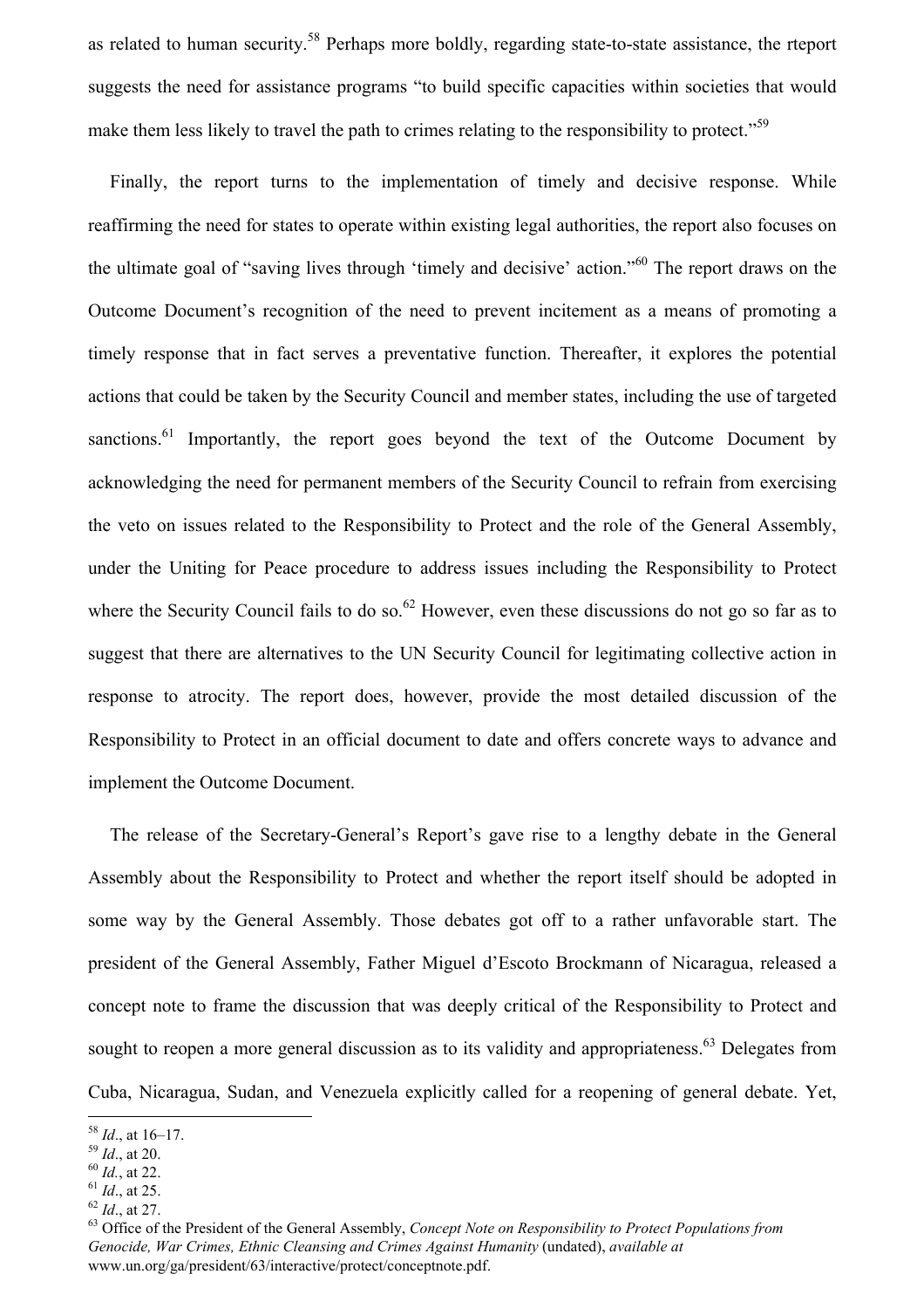throughout the course of discussions, 94 speakers, representing more than 180 governments, spoke, with the vast majority supportive of the Responsibility to Protect and at least some of the implementation steps included in the Secretary-General's report.<sup>64</sup> Most speakers recognized a narrow set of responsibilities to which deep obligations of direct prevention and indirect assistance would attach <sup>65</sup>

After intense discussions, the General Assembly voted to endorse the Secretary-General's report. While a strongly worded endorsement was initially contemplated, resistance from states such as Cuba, Ecuador, Iran, Nicaragua, Sudan, Syria, and Venezuela, led the endorsement to a more toned down statement.66 Ultimately, General Assembly Resolution 63/308 (2009) "*recall[s]* the 2005 World Summit Outcome," "*takes note* of the report of the Secretary-General and of the timely and productive debate organized by the President of the General Assembly," and "*Decides* to continue [the General Assembly's] consideration of the responsibility to protect."<sup>67</sup> Again, the General Assembly's decision to take note of the report lent additional legitimacy and political support to the report of the Secretary-General, without creating new legal obligations.

The Secretary-General's report and the debates that followed suggest a growing political consensus in support of the Responsibility to Protect. Despite the efforts of a few detractors, states are willing to accept the relatively minimalist construction of the Responsibility to Protect outlined in the World Summit Outcome Document, even when concrete implementation steps are also contemplated. Second, the report begins to address many of the ambiguities and omissions in the Outcome Document, particularly as regards the forms of assistance states may be able to provide, the need to react with sufficient speed to prevent crimes, and the possibility of the Security Council's failure to act. While the report does not fully resolve those ambiguities and omissions, it recognizes the need to consider them and builds the political momentum that may ultimately lead to their resolution.

## V. Recent Developments

 <sup>64</sup> Bellamy, *supra* note 50, at 147.

<sup>65</sup> For detailed discussions of the positions of various states, *see* UNITED NATIONS DEPARTMENT OF PUBLIC INFORMATION, MORE THAN 40 DELEGATES EXPRESS STRONG SKEPTICISM, FULL SUPPORT AS GENERAL ASSEMBLY CONTINUES DEBATE ON RESPONSIBILITY TO PROTECT, GA/10849, Jul. 24, 2009, *available at* http://unispal.un.org/UNISPAL.NSF/0/81137EA84576A7C38525760000492F53.

<sup>66</sup> Bellamy, *supra* note 50, at 147.

<sup>67</sup> GA Res. 63/308, UN GAOR, 63d Sess., UN Doc. A/RES/63/308 (Oct. 7, 2009).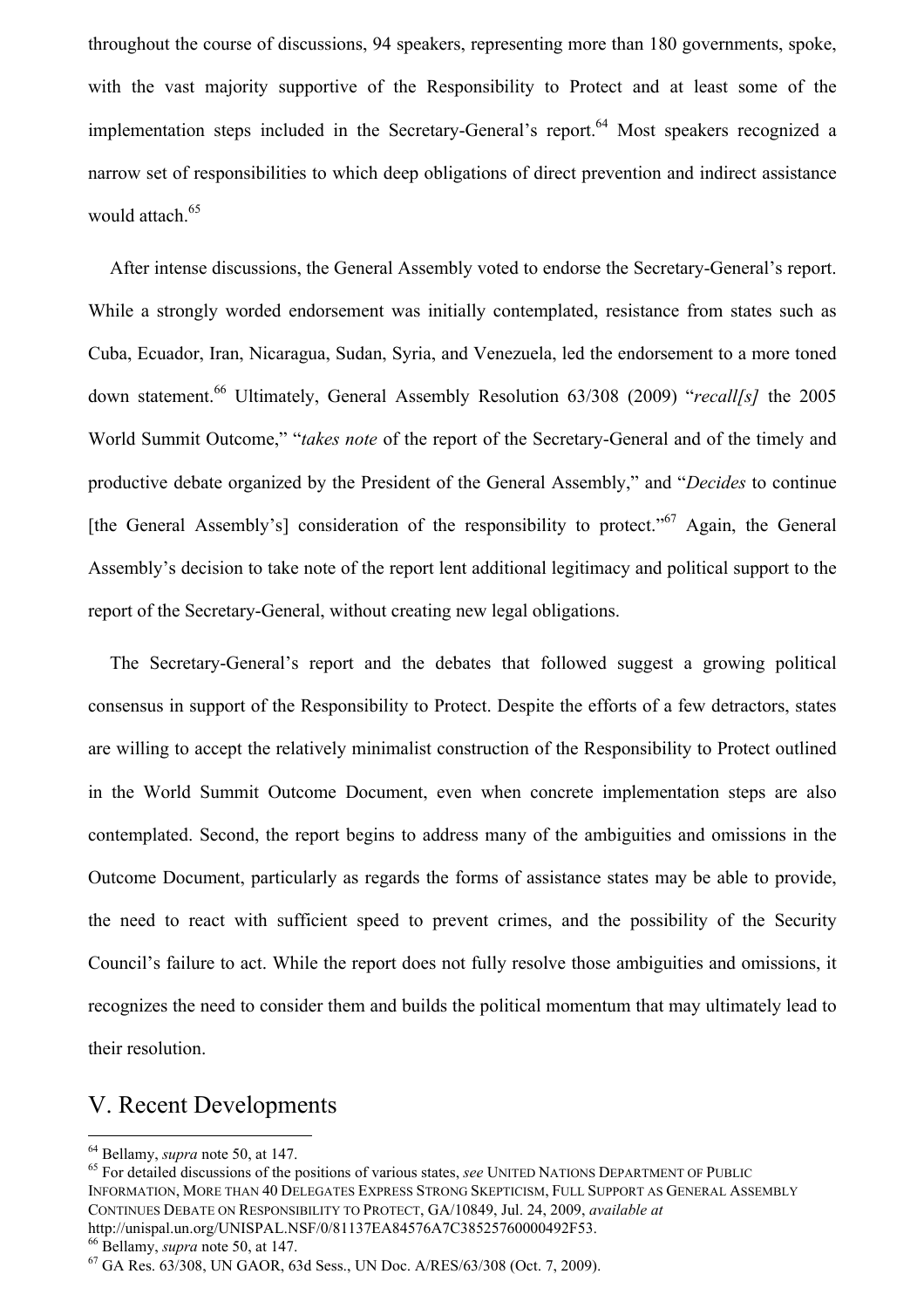The most recent developments in the Responsibility to Protect were the release on a follow-on report by the Secretary-General in July 2010 and a subsequent General Assembly dialogue. The report, entitled "Early warning, assessment, and the responsibility to protect" further seeks to operationalize RtoP and focuses on the mechanisms available to provide early warning and prevent, rather than merely respond to, atrocity. The report recognizes gaps in the United Nation's early warning capabilities and notes significant improvements in information-sharing over the past decade. It calls upon United Nations entities to improve "the flow of information from the field to headquarters" and analytic assessment tools.<sup>68</sup>

While information flow, assessment, and early warning are essential, operationalization of the Responsibility to Protect is more often a political than informational challenge. Without addressing the problem of political will head-on, the report does seek to foster mechanisms to link early warning to preventive action. It calls upon the Special Advisor to the Secretary-General on the Prevention of Genocide and the Special Advisor on the Responsibility to Protect to "to convene an urgent meeting of key Under-Secretaries-General to identify a range of multilateral policy options, whether by the United Nations or by Chapter VIII regional arrangements, for preventing such mass crimes and for protecting populations."<sup>69</sup> While such a meeting will not necessarily lead to the action that is needed, it is an important step to facilitating connection between early warning and prevention.

One month after the release of the follow-on report, the president of the General Assembly convened an informal, interactive dialogue on early warning and assessment. Contributions from 42 member states again stressed the importance of prevention and the need for early warming mechanisms within the UN system.<sup>70</sup> While a few states expressed concern about the ongoing development of RtoP, the overall focus of the discussion remained on concrete steps to advance its implementation, including the creation of a joint office for the Secretary-General's Special Advisors on Genocide Prevention and the Responsibility to Protect. Ultimately, the dialogue should be viewed as a further recognition of a deepening consensus on both the need for and substance of the

 <sup>68</sup> The Secretary-General, *Report of the Secretary-General on Early Warning, Assessment*, *and the Responsibility to Protect*, A/64/864, Jul. 14, 2010, at 4.

<sup>69</sup> *Id*., at 7.

<sup>70</sup> *See generally,* GLOBAL CTR. FOR THE RESPONSIBILITY TO PROTECT, EARLY WARNING, ASSESSMENT, AND THE RESPONSIBILITY TO PROTECT: INFORMAL INTERACTIVE DIALOGUE OF THE GENERAL ASSEMBLY HELD ON 9 AUGUST 2010, Sept. 2010.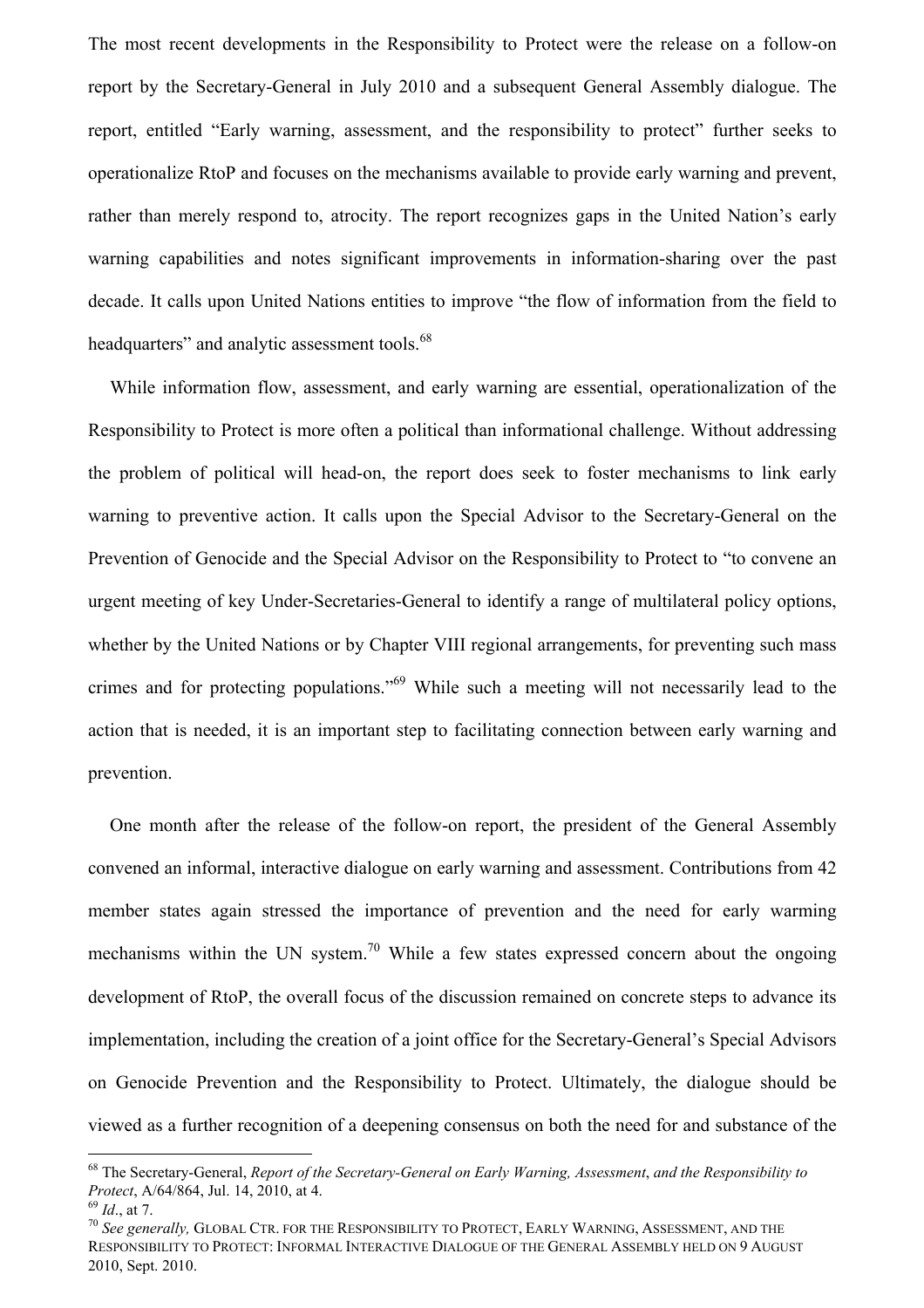Responsibility to Protect, but a consensus still marked by lingering concerns about the ways in which RtoP may be implemented.

## VI. Conclusion

The Responsibility to Protect has developed with extraordinary speed. The ICISS Report was released just a decade ago. Since then, the concept has been advanced, framed in terms of concrete implementation steps by the Secretary-General, endorsed twice by the General Assembly, and reaffirmed by the Security Council. In a world of international politics, where change is slow and international legal codification even slower, this rapid trajectory from idea to norm is remarkable. It reflects an expanding view that far more must be done to prevent atrocities and stop international crimes, that historic approaches to sovereignty are outdated, and that both states and the international community have moral and legal obligations to prevent and react when international crimes are imminent or underway.

What the Responsibility to Protect is not, however, is an international legal *rule*. It has not been codified in an international treaty; it lacks the state practice and sufficient *opinio juris* to give rise to customary international law; and it does not qualify as a general principal of law. Instead, the Responsibility to Protect is best understood as a norm of international conduct. As defined by Cass Sunstein, norms are "social attitudes of approval and disapproval, specifying what ought to be done and what ought not to be done."<sup>71</sup> In other words, norms are expectations around which actors' understandings and behavior ought to conform. Over time, such norms may develop into legal obligations, either through codification into international treaties or through the development of customary law. Or they may remain non-legal, but nonetheless influential understandings that structure the expectations and behavior of actors in the international system. The trajectory of the Responsibility to Protect over the past decade is strongly suggestive of its development toward a rule of international law, but further political development and legal process will be required. That process must clarify both how the Responsibility to Protect goes beyond existing rules of law and the precise obligations on all states to prevent and react to international atrocities.

 <sup>71</sup> Cass R. Sunstein, *Social Norms and Social Roles*, 96 COLUM. L. REV. 4, 903, 914 (1996).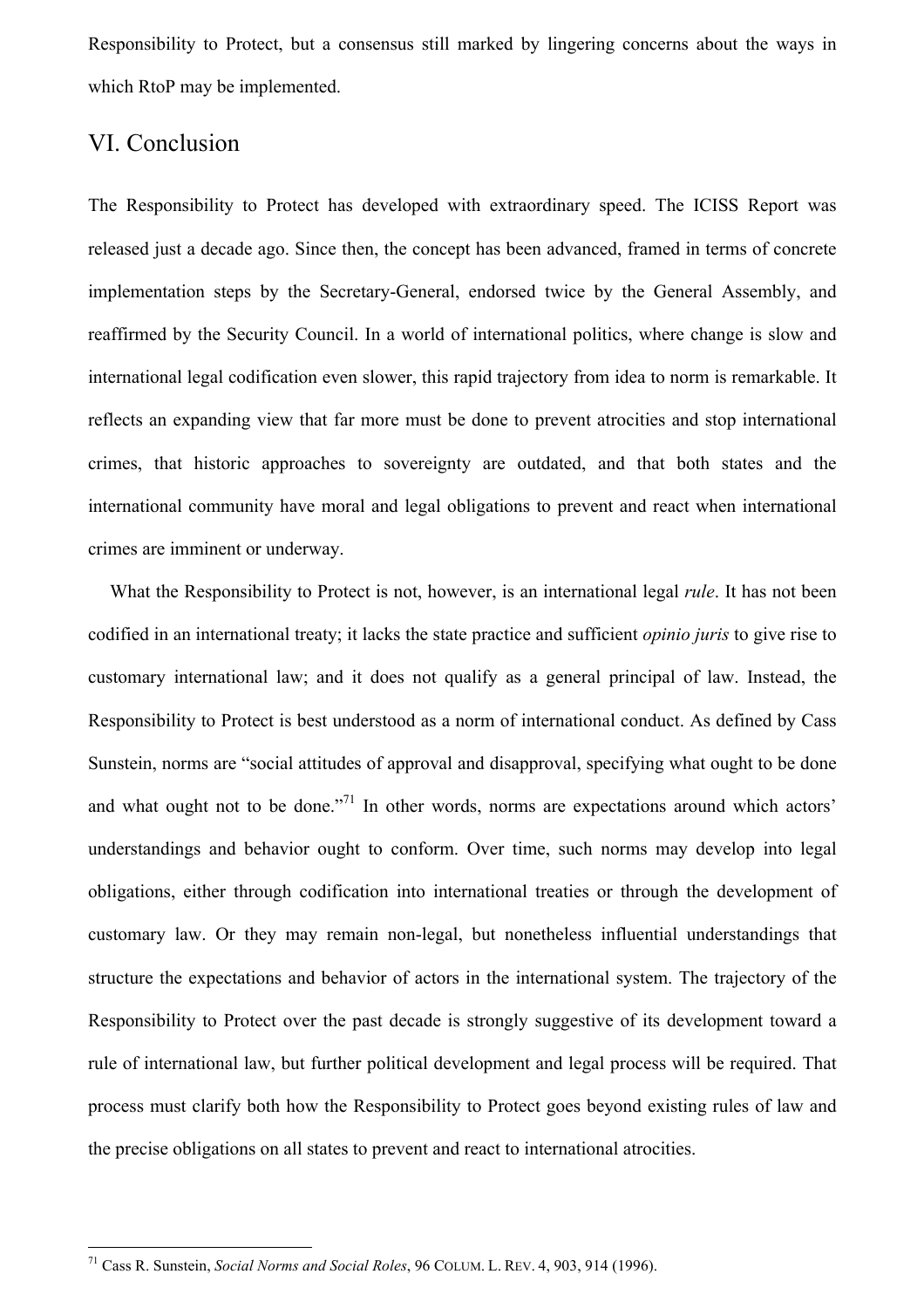While advocates of the Responsibility to Protect may advocate its early adoption as a legal obligation, its present normative status should be welcomed and its gradual development toward law embraced. First, the underlying prohibitions of international crimes and obligations to prevent them are already codified in long-standing legal obligations. Reliance on those existing legal obligations will be more effective as a legal matter than basing a claim on a potential new legal rule.

The power of the Responsibility to Protect ultimately lies in its ability to generate political pressure and compliance pull.<sup>72</sup> The key challenge to human security is ensuring that territorial states do in fact prevent crimes and that the international community responds where territorial states do not. As a political statement and reflection of an expanding political consensus, the Responsibility to Protect goes far to induce the preventive and responsive actions that are so urgently needed.

Second, as the debates at the World Summit and, subsequently, in the General Assembly indicate, most states today are willing to recognize the fact that sovereignty carries with it responsibility. Yet, those same states are unwilling to alter the basic legal rules governing when international interventions to prevent or stop atrocity are allowable, remaining firmly rooted in the UN Charter and the necessity of Security Council approval. Hence, were the Responsibility to Protect to be codified as binding law today, it would result in a relatively thin rule that neither addresses nor resolves the challenge of international intervention in the face of Security Council inaction.

Third, despite the efforts of the Secretary-General in his report on the implementation of the Responsibility to Protect to resolve many of the outstanding ambiguities in the World Summit Outcome Document, the 2009 General Assembly debates suggest that there still exists considerable disagreement on specific forms of assistance to be provided by third states and the appropriate scope of international intervention. Early adoption of the Responsibility to Protect as international law would result in either a legal rule of limited precision (and, hence, limited effectiveness) or an international treaty with very few states parties.

 <sup>72</sup> THOMAS M. FRANCK, THE POWER OF LEGITIMACY AMONG NATIONS (Oxford University Press 1990).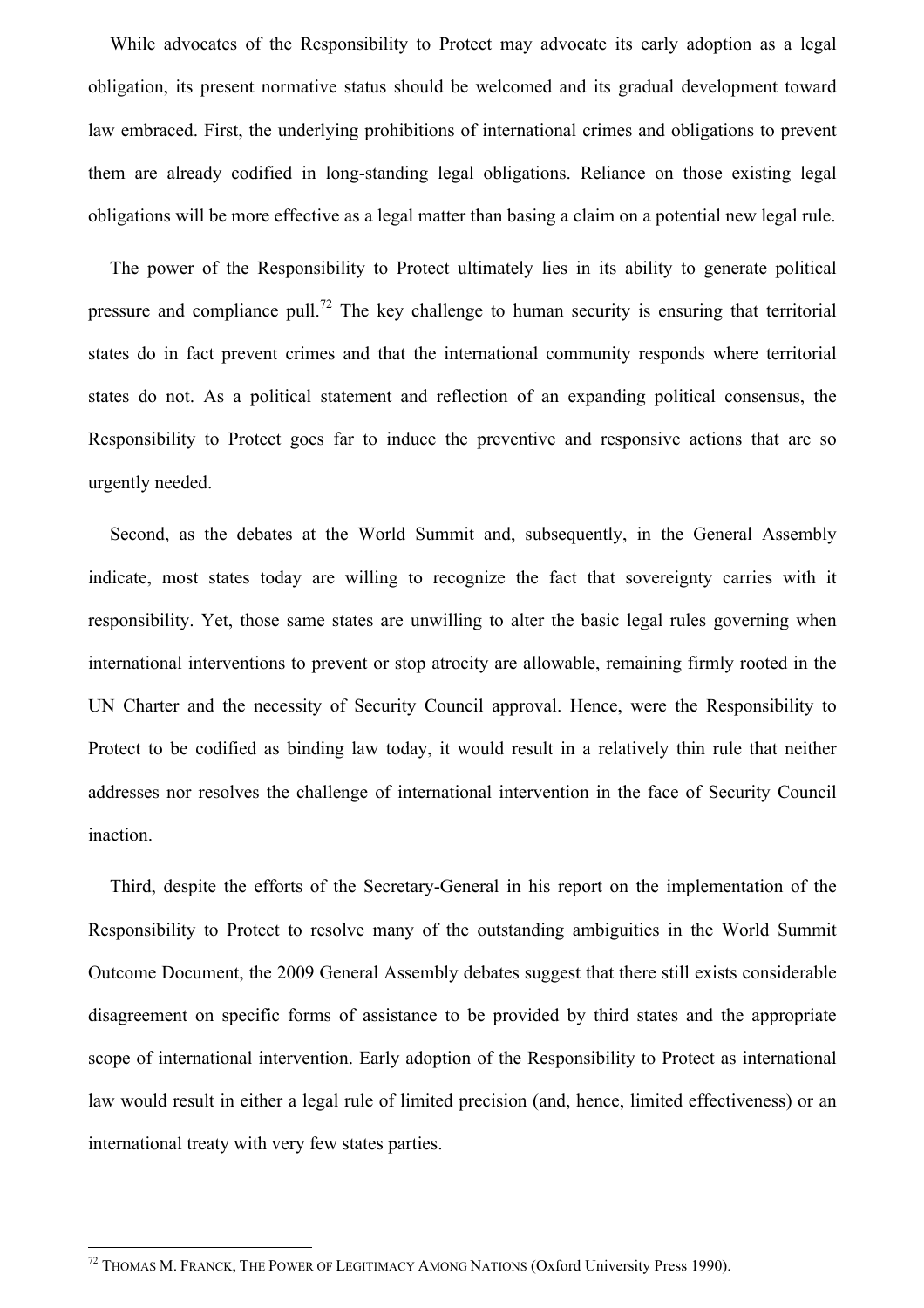Finally, the processes of the past ten years suggest a strong and growing consensus around the Responsibility to Protect. Yet, as is often the case in international law and politics, when states are asked to transform norm to law, political considerations get in the way. Moving too fast risks undermining that consensus as some states step back from forward-leaning rhetorical positions to avoid legal codification.

Ultimately, the power of any norm or rule of international law is its ability to alter the costbenefit calculations, preference sets, or value choices of actors in the international system. The Responsibility to Protect has already done so and will continue to do so. As the chapters that follow demonstrate, the norm has already shifted academic and political debates; altered conceptions of sovereignty; changed the way states and international actors talk about international crimes and their prevention; and shifted discussions on the appropriateness and duties of intervention. Because of the emergence of the Responsibility to Protect over the past decade, it is today more costly—in terms of political capital, international sanction, and moral identity—for states to perpetrate international atrocities or to allow them to unfold unhindered. And it is more difficult for the international community to stand by—as it did all too often in the past—when atrocity is perpetrated.

The further codification of the Responsibility to Protect as binding international law would, undoubtedly, increase the costs on states that perpetrate international crimes or allow them to occur. Framing the norm as law would facilitate greater condemnations of violations and might give rise to new sanctions for violation. Yet as history all too clearly shows, even international law is not inviolable and the legal codification of the Responsibility to Protect would offer no guarantees of human security.

Ultimately, timing is everything. The desire to legalize the Responsibility to Protect must be balanced against its further substantive development and expanding political consensus of support. For the time being, a course of patient prudence significantly outweighs the marginal increase in effectiveness of formal legalization. And there is reason for optimism that the Responsibility to Protect will develop over time in ways that make it more precise, more expansive, and more